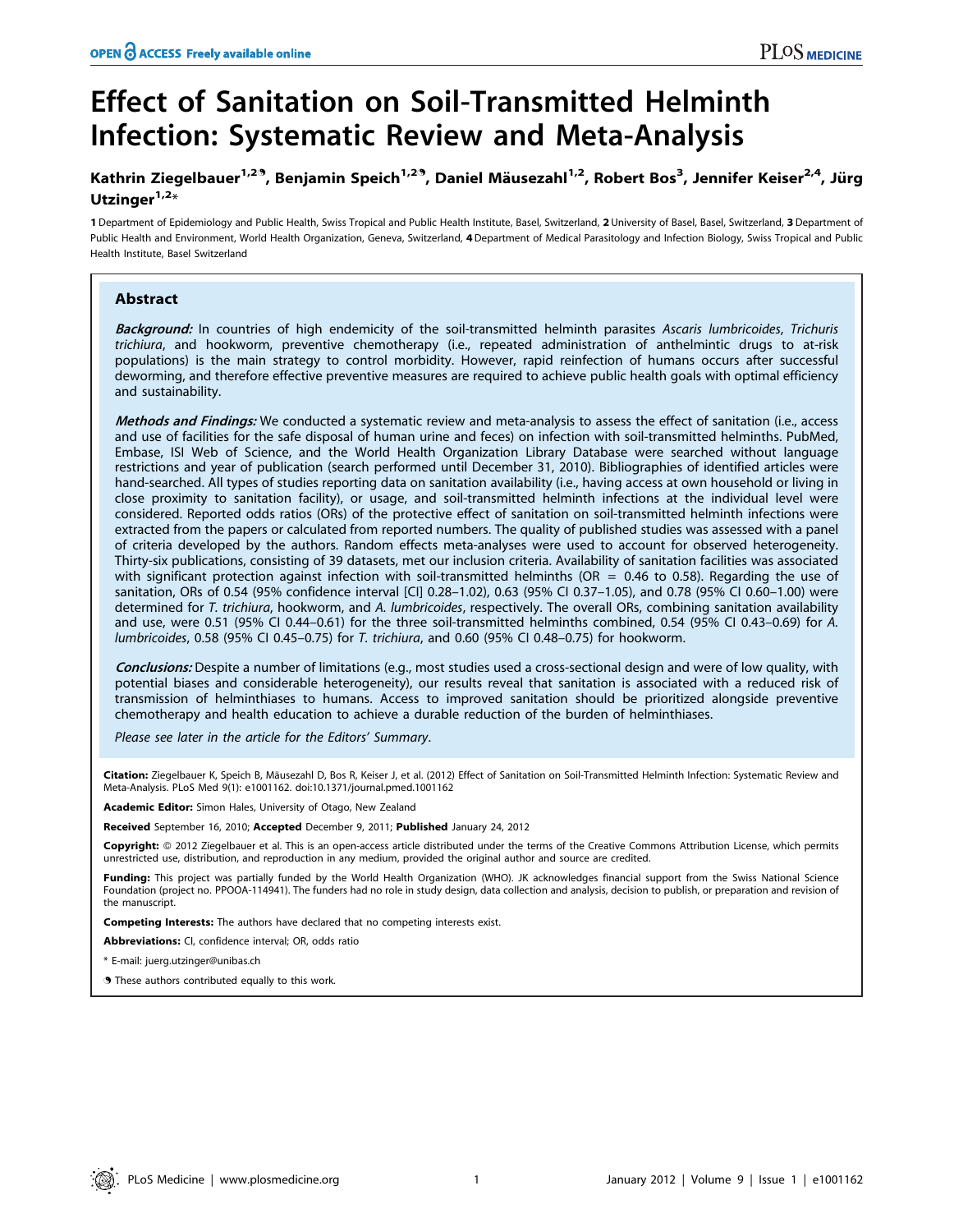#### Introduction

An estimated 4.5 billion people are at risk of infection with one of the three common soil-transmitted helminths, namely, the roundworm (Ascaris lumbricoides), the whipworm (Trichuris trichiura), and the hookworms (Ancylostoma duodenale and Necator americanus) [1,2]. Infection with soil-transmitted helminths is intimately connected with poverty, with the highest prevalence rates observed in low- and middle-income countries where hygiene is poor, access to safe, clean water is lacking, and sanitation is absent or inadequate [3–7]. More than 1 billion people are infected with one or multiple species of soil-transmitted helminths, and the global burden of disease owing to soil-transmitted helminthiases is estimated at 39 million disability-adjusted life years [2,8–10]. Anemia and other morbidities (e.g., reduced physical and cognitive development) are the main reasons for this large global burden [4,11,12]. People are infected after ingesting eggs from contaminated soil or food (A. lumbricoides and T. trichiura), or through active penetration of the skin by infective larval stages present in contaminated soil (hookworm) [3]. Soil-transmitted helminths do not reproduce in the human host, and hence, each established helminth in the human body is a result of an infection event.

In 2001, the World Health Organization endorsed preventive chemotherapy as the global strategy to control morbidity due to soil-transmitted helminthiasis and schistosomiasis [9]. The key component of this strategy is to regularly administer safe and efficacious anthelmintic drugs to at-risk populations, with a target of reaching at least 75%, and up to 100%, of school-aged children [9,13,14]. While this strategy has a direct impact on morbidity, it does not prevent reinfection [15,16], and it is recognized that complementary interventions are necessary to reduce the frequency of reinfection [16–19]. A large body of historic evidence [20– 22] and recent experiences from China [23] suggest that integrated control approaches are essential for the interruption of transmission and local elimination of helminthiases. Improved access to sanitation is a key factor of integrated control programs [15–19,24,25].

We were interested in the evidence regarding sanitation (i.e., access to, and use of, facilities for the safe disposal of human urine and feces) and its effects on infection of humans with soiltransmitted helminths. A systematic review and meta-analysis were carried out to determine whether the availability and/or use of sanitation facilities was associated with a reduced risk of infection with soil-transmitted helminths from single or multiple species.

#### Methods

#### Search Strategy and Inclusion Criteria

We performed a systematic review and meta-analysis adhering to the MOOSE guidelines for reporting meta-analyses of observational studies (see Text S1) [26]. Our protocol is available in Text S2. In brief, we systematically searched PubMed, Embase, and ISI Web of Science, which are readily available and widely used electronic databases for systematic reviews in the health sciences. Additionally, the World Health Organization Library Database and the authors' own collections of articles were examined. Preliminary searches using the Cochrane Library and the CAB Abstracts revealed no additional studies, and hence these databases were not considered further. No restrictions on language or year of publication were made. Our search was performed until December 31, 2010. We employed a broad search using the following keywords: ''sanitation,'' ''sanitary engineering,'' ''water

supply," and "waste management," in combination with one of the following soil-transmitted helminth-related terms: ''helminth,'' ''soil-transmitted helminth,'' ''geohelminth,'' ''ascaris,'' ''lumbricoides,'' ''trichuris,'' ''trichiura,'' ''hookworm,'' ''ancylostoma,'' ''duodenale,'' ''necator,'' and ''americanus.''

Additionally, two previous general reviews pertaining to water and sanitation and parasitic worm infections were examined for relevant references [27,28]. The bibliographies of publications identified and deemed relevant were hand-searched for potential additional important articles. If an article was considered relevant, but data were not available in the format needed for our metaanalysis, the corresponding authors were contacted by E-mail and asked for supplementary information. All study types were eligible if they reported the prevalence (i.e., number of people infected among the examined population) of A. lumbricoides, T. trichiura, hookworm, or all three soil-transmitted helminths combined, stratified by the presence or absence of sanitation facilities or by the use or non-use of sanitation facilities. Since insufficient data were available to distinguish between different types of sanitation facilities, all types of latrines (e.g., pit latrines, ventilated improved pit latrines, and flush toilets) were pooled. Hence, studies reporting only the presence or absence of latrines without further specificity regarding the type of latrines were eligible for inclusion. Open defecation was defined as no sanitation. Studies that only compared the effect of different toilet types (e.g., flush toilet versus pit latrine) were excluded. Regarding the use of sanitation, we also applied a broad set of inclusion criteria. For instance, studies that employed a questionnaire and asked one of the following questions ''do you use a sanitary facility?'' or ''where do you defecate?'' were included.

However, most intervention studies were excluded, because of specific aspects of the design, setting, and the complexity of interventions (e.g., multiple control measures) where the studies were implemented. Indeed, it is difficult to compare intervention studies carried out over different time frames and to distinguish studies that used single or multiple interventions (sanitation plus water supply, preventive chemotherapy, and health education) [29].

#### Data Extraction and Quality Assessment

In the first step, studies identified in our computer-aided search that failed to meet at least one inclusion criterion after scrutinizing the title and, if available, the abstract, were excluded. In the second step, two reviewers (K. Z. and B. S.) independently examined the full text of potentially relevant articles using a standard protocol developed by the authors (see Text S2). In case of disagreement, a third reviewer (J. K. or J. U.) independently examined such articles, and the assessors' findings were discussed until consensus was reached.

Relevant data, including a brief description of the study (e.g., study design, setting, year, and sample size), the primary research question pursued by the study, details of the study population (e.g., all age groups, school-aged children only, or other special groups) and the selection of study population (e.g., random selection), specificities on sanitation facilities (i.e., availability or use), and the helminth species investigated were extracted from all eligible studies by K. Z. using a standard protocol and independently cross-checked by B. S.

The reported odds ratios (ORs) served as effect measures. For studies that did not report ORs, these were calculated from  $2\times2$ contingency tables of sanitation facility (availability or use) and infection status with soil-transmitted helminths, compared to the infection status of those who do not have access to, or use, sanitation facilities. Whenever possible, reported ORs were used; if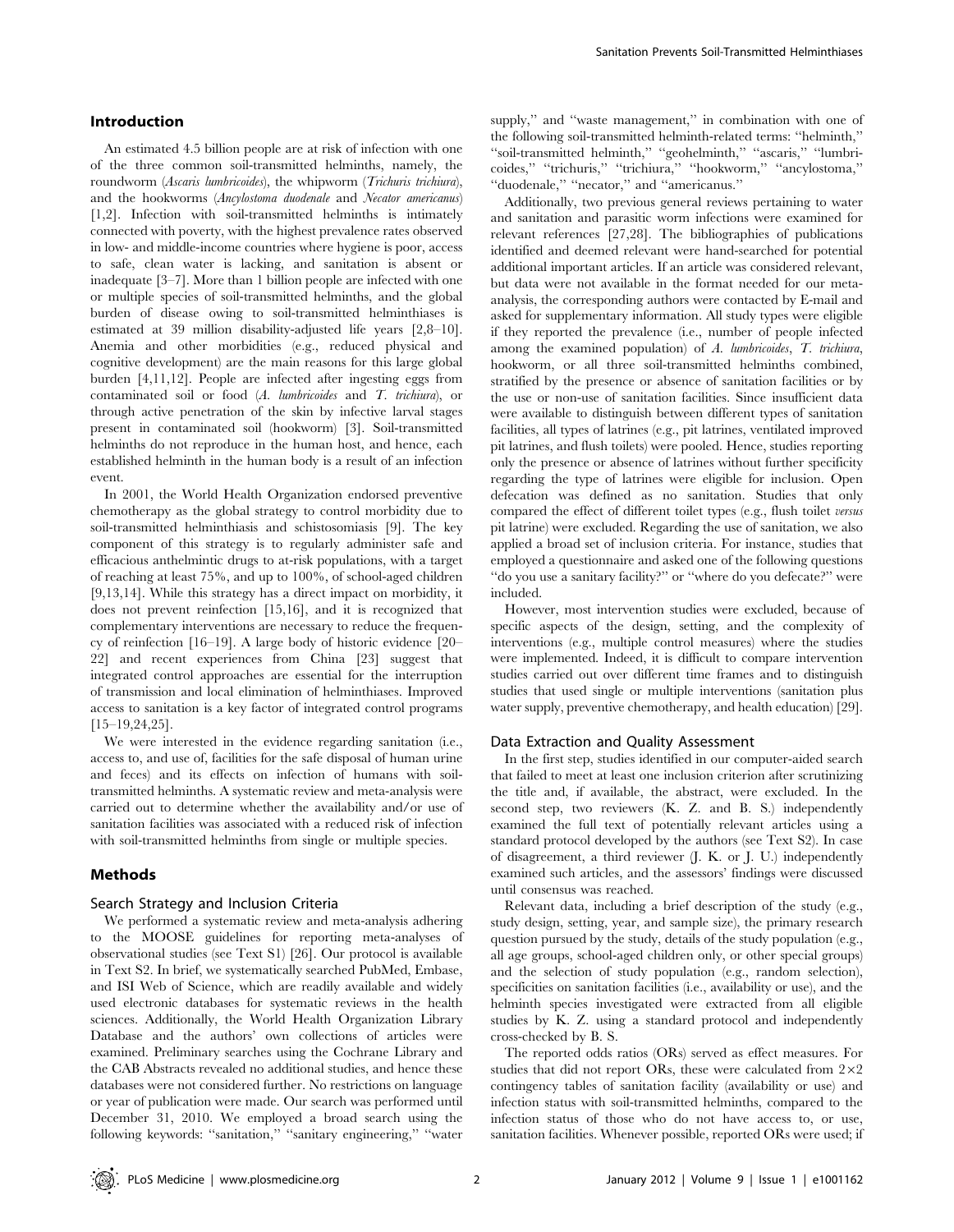both adjusted and unadjusted ORs were reported, we considered unadjusted ORs. Studies reporting effect measures for more than one helminth species were considered, and relevant results were fed into the respective meta-analyses.

Inspired by the GRADE methodology [30], we developed a panel of criteria to assess the quality of identified studies. Our criteria focused on parasitological/diagnostic features, sanitation, and overall strengths and limitations of the studies. With regard to parasitological/diagnostic features, a study was given one point if the diagnostic approach (clinical assay) was clearly spelled out. Studies that employed a rigorous diagnostic approach (i.e., multiple stool samples examined and/or concurrent use of several diagnostic tests) received one additional point. Finally, studies that detailed an approach for quality control (e.g., 10% of stool examinations checked by a senior laboratory technician) were further given one additional point. Of note, no qualitative ranking of the different diagnostic tests was performed, as the sensitivity and specificity of a particular test depends on the overall endemicity (prevalence and intensity) of soil-transmitted helminthiasis. Conversely, studies that did not mention clinical/diagnostic assays were given zero points. With regard to sanitation-related quality assessment, a study was given one point if the toilet status (e.g., cleanliness and condition of superstructure) was investigated by the research team. Repeated spot checks of random sub-samples of sanitation availability and use were deemed sufficient to obtain a point. However, no point was assigned if the toilet status was assessed using a questionnaire, as questionnaires were not considered sufficient to be awarded a quality point. Finally, studies were scrutinized for other strengths  $(+1 \text{ point})$  and limitations  $(-1 \text{ point})$  (e.g., no random population sample, but instead high-risk group only). Two assessors (K. Z. and B. S.) performed the quality assessment independently and documented the results in separate tables. Results were discussed; in case of discrepancies, a third reviewer (J. K. or J. U.) examined the respective articles, and the ratings were discussed until consensus was reached among the assessors. Overall, a study could obtain an overall score ranging between  $-1$  and  $+6$  points. Since these ratings are mainly to inform the reader about the overall quality of individual studies, no studies were excluded because of low quality.

All studies were pooled in the meta-analyses and stratified by soil-transmitted helminth species (overall OR). Furthermore, we carried out separate meta-analyses for A. lumbricoides, T. trichiura, hookworm, and soil-transmitted helminths combined, stratified by (i) availability or use of sanitation facility; (ii) data for children, adults, or all age groups; and (iii) geographical area (Africa, Asia, South and Central America, and the United States).

#### Statistical Analysis

ORs were calculated for specific soil-transmitted helminths by comparing prevalence rates among those individuals having access to, or using, sanitation and those without, or not using, facilities employing the ''metan'' code of Stata version 10 (StataCorp). StatsDirect version 2.4.5 (StatsDirect) was used for meta-analyses, performed for A. lumbricoides, T. trichiura, hookworm, and soiltransmitted helminths combined. Egger's test was utilized to investigate whether there was a publication bias (a small study bias is evident if  $p<0.1$  [31]. Heterogeneity between studies was determined using Moran's  $\mathbf{f}^2$  and Cochran's Q-tests. Factors specified a priori as potential explanations for observed heterogeneity were age and type of toilet. Since there was some evidence for heterogeneity ( $l^2$ >50%), random effects models [32] were used throughout, and pooled ORs for the effect of sanitation on the prevalence of helminth infections were employed. Studies with an OR less than 1.0 indicate a decrease in the odds of being infected with soil-transmitted helminths among those individuals having access or using sanitation facilities.

## Results

## Inclusion, Exclusion, and Yielded Studies

Our computer-aided search yielded 2,537 publications (Figure 1A), with the majority retrieved by Embase (1,841 hits) and PubMed (882 hits) (Figure 1B). From the titles and, when available, the abstracts of these articles, 146 publications were deemed relevant, hence, were fully screened by two of us (K. Z. and B. S.). The majority of relevant articles were obtained from Embase and PubMed (Figure 1C). Bibliographies of these 146 articles revealed an additional 16 studies that were also investigated by the first two authors. We noted missing data to address our research question in 34 publications, and, hence, the corresponding authors were contacted by E-mail. We received the requested data from ten authors pertaining to 12 studies, which were included in our analyses. Table S1 provides a summary of the 162 fully screened publications, including the reasons why studies were excluded. Thirty-six studies met our inclusion criteria consisting of 39 datasets that were finally included in our metaanalyses—investigating the relationship between sanitation facilities and prevalence of soil-transmitted helminth infections.

Twenty-five publications investigated the effect of sanitation availability on infection with soil-transmitted helminths, whereas the remaining 11 articles focused on the use of sanitation and infection with soil-transmitted helminths. From the 36 publications, 16 focused on Asia [33–48], 11 on Africa [49–59], four on Central America [60–63], four on South America [64–67], and one on the United States [68]. The study conducted in the United States was the oldest one identified (published in 1970). With the exception of one article published in Spanish [66] and one in Chinese [38], articles were published in English. There were only two studies that reported results on intensity of soil-transmitted helminth infection, as determined by the number of helminth eggs per gram of stool [37,69].

Of note, multiple studies dating back to the early decades of the last century from the southern part of the United States, Panama, and elsewhere also reported an impact of sanitation (often in combination with chemotherapy and other control measures) on soil-transmitted helminth infections [20,22,70–72]. However, these studies did not report data in the format needed for the current meta-analysis, and it was not possible to contact the authors by E-mail; hence, these studies were not considered further (see Table S1).

#### Study Characteristics and Data Quality

Most of the publications identified were descriptive crosssectional surveys, assessing single or multiple risk factors for infection with soil-transmitted helminths (Table 1). Only one intervention study was included in our meta-analysis, and this study was included because complete baseline data were available [49]. In 16 publications it was possible to obtain relevant data in a  $2\times2$  contingency table format directly from the respective articles. The ten authors who kindly supplied the requested supplementary data for 12 studies upon E-mail inquiry did this in the form of  $2\times2$ contingency tables as per our request. In five studies, the ORs provided in the articles were retrieved and used for subsequent meta-analysis. In three surveys, data were reanalyzed to obtain the respective contingency table information for meta-analyses. Study participants were chosen at random, either at individual or at household level in more than half of the relevant studies. In 14 studies, all individuals of a particular community, village, or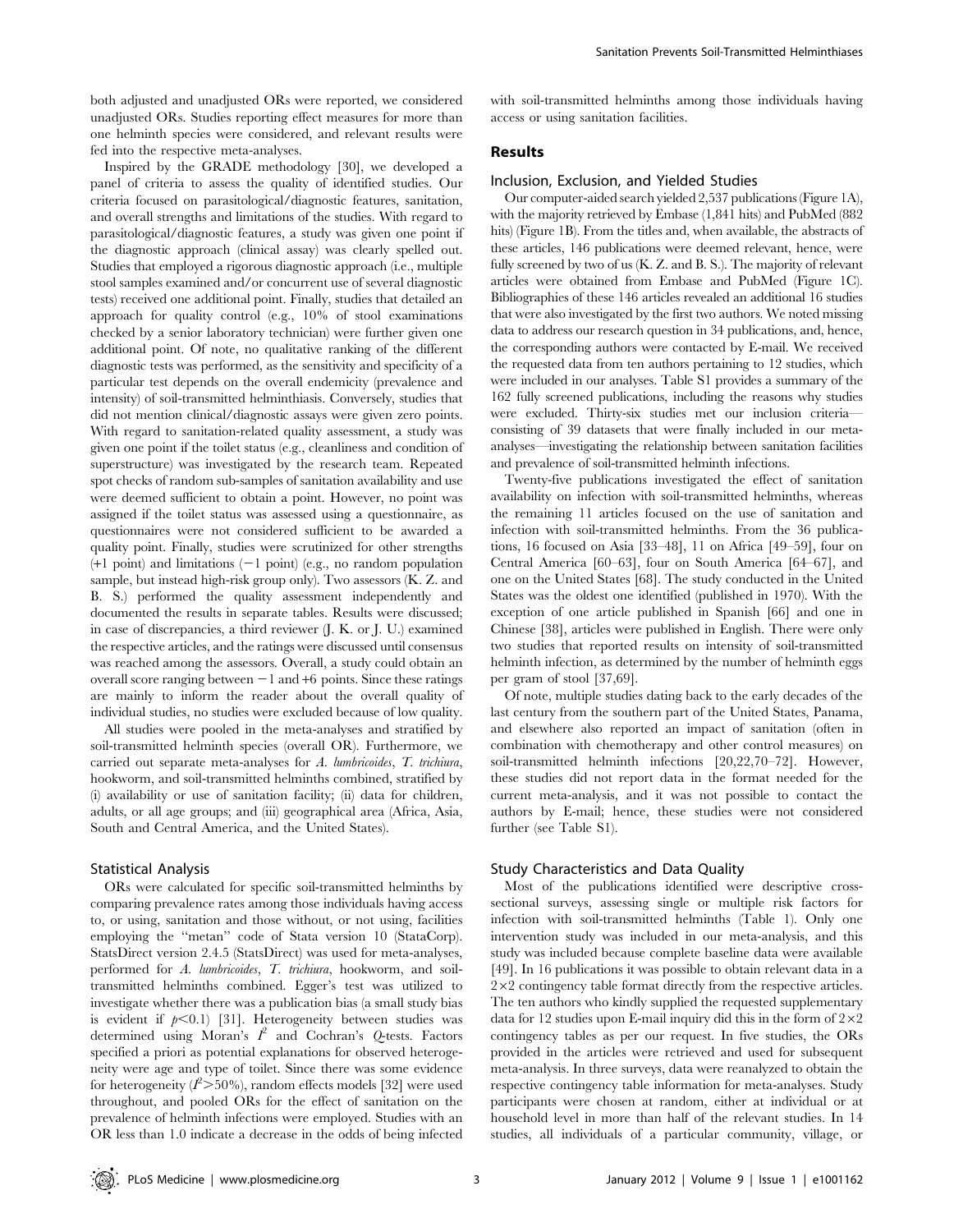

Figure 1. Flowchart visualizing the procedure for identifying relevant publications. Overall, 36 publications were identified, containing 39 datasets (A). Number of hits (B) and ultimate identification of relevant publications (C) are also shown, for three different electronic databases. STH, soil-transmitted helminths. <sup>a</sup>Multiple exclusion criteria possible. doi:10.1371/journal.pmed.1001162.g001

special population group were enrolled, whereas no selection criteria for study participation were specified in four studies.

The diagnostic technique utilized for assessing soil-transmitted helminth infection status was mentioned in all the studies meeting our inclusion criteria. The Kato-Katz technique [73] was the most widely used diagnostic approach (n = 20). Three studies mentioned that quality control for microscopic examination of stool samples was performed. Only one study explicitly stated that repeated spot checks for sanitation facilities were done per protocol by the researchers [41].

Table 1 also summarizes the overall quality of the included studies. On our scale from  $-1$  (worst quality) to  $+6$  (best quality),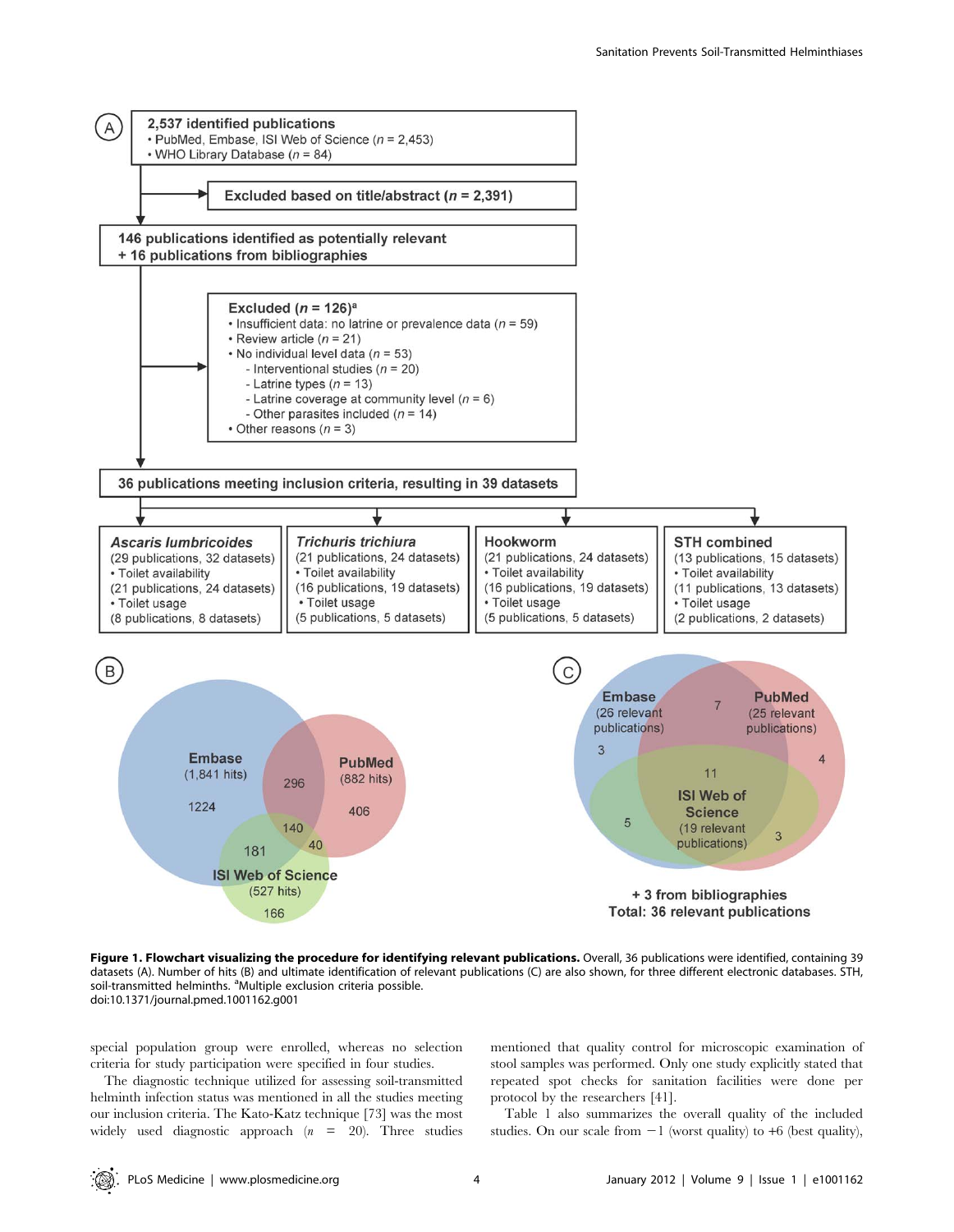Table 1. Characteristics of studies examining the association of sanitation availability or sanitation use with soil-transmitted helminth infections, including quality assessment. Table 1. Characteristics of studies examining the association of sanitation availability or sanitation use with soil-transmitted helminth infections, including quality assessment.

|                                                    | Total                                        | $\mp$                                             | $\overline{+}$                                          | $\widetilde{+}$                                  | $\div$                                               | $\widetilde{+}$                                                    | $\overline{+}$                                                 | $\mp$                                          | $\circ$                                                                                 | $\overline{+}$                                                                   | $\overline{+}$                                     | $\mp$                                               |
|----------------------------------------------------|----------------------------------------------|---------------------------------------------------|---------------------------------------------------------|--------------------------------------------------|------------------------------------------------------|--------------------------------------------------------------------|----------------------------------------------------------------|------------------------------------------------|-----------------------------------------------------------------------------------------|----------------------------------------------------------------------------------|----------------------------------------------------|-----------------------------------------------------|
| Points                                             | D/S/O                                        | $+1/0/0$                                          | $+1/0/0$                                                | $+2/0/0$                                         | $+2/0/0$                                             | $+1/+1/+1$                                                         | $+1/0/0$                                                       | $+1/0/0$                                       | $+1/0/-1$                                                                               | $+1/0/0$                                                                         | $+1/0/0$                                           | $+1/0/0$                                            |
| Limitations (O)<br>Strengths<br>Other<br>and       |                                              | $\overline{\phantom{a}}$                          | I                                                       | $\overline{\phantom{a}}$                         | I                                                    | prior to study to<br>establish good<br>Spent 11 mo<br>relationship | I                                                              | I                                              | Only high-risk<br>groups                                                                | I                                                                                | $\overline{\phantom{a}}$                           | $\overline{\phantom{a}}$                            |
|                                                    | Checks<br>Spot                               | n.s.                                              | $\frac{1}{2}$                                           | n.s.                                             | n.s.                                                 | Yes                                                                | n.s.                                                           | $\hat{z}$                                      | n.s.                                                                                    | n.s.                                                                             | n.s.                                               | n.s.                                                |
| Sanitation (S)                                     | <b>Toilet Status</b><br>Assessment<br>Method | Questionnaire                                     | Questionnaire                                           | n.s.                                             | Questionnaire                                        | Questionnaire                                                      | n.s.                                                           | Questionnaire                                  | n.s.                                                                                    | Questionnaire                                                                    | Questionnaire                                      | Questionnaire                                       |
|                                                    | Control<br>Quality                           | n.s.                                              | n.s.                                                    | n.s.                                             | n.s.                                                 | n.s.                                                               | n.s.                                                           | $\frac{1}{2}$                                  | n.s.                                                                                    | n.s.                                                                             | n.s.                                               | n.s.                                                |
| Diagnostic<br>Approach<br>ê                        | Method                                       | K-K (Hw:<br>F-M)                                  | Mod. K-K                                                | Mod. T-L<br>samples)<br>(five                    | K-K; T-L                                             | K-K                                                                | Mod. RFEC                                                      | SS                                             | FES                                                                                     | ΕŚ                                                                               | ZSF                                                | K-K                                                 |
| Obtained<br>Data                                   |                                              | OR (MVA)                                          | $2 \times 2$ table                                      | $2 \times 2$ table <sup>a</sup>                  | OR (UVA)                                             | $2 \times 2$ table                                                 | OR (MVA)                                                       | $2 \times 2$ table <sup>a</sup>                | $2 \times 2$ table <sup>a</sup>                                                         | $2\times2$ table <sup>a</sup>                                                    | $2 \times 2$ table                                 | $2\times2$ table <sup>a</sup>                       |
| Transmitted<br>Helminth<br><b>Species</b><br>Soil- |                                              | $\overline{A}$ .                                  | $\overline{4}$                                          | A.l.; T.t.                                       | A.l.; T.t.                                           | $\check{\hat{\pm}}$                                                | A.l.; T.t.; Hw                                                 | STH; A.I.;<br>T.t.; Hw                         | STH; A.I.;<br>T.t.; Hw                                                                  | STH; A.I.;<br>T.t.; Hw                                                           | STH; Hw                                            | A.l.; $T.t.a$                                       |
| Availability<br>(A) or Use<br>Sanitation<br>in of  |                                              | ⋖                                                 | ⋖                                                       | ⋖                                                | $\supset$                                            | $\supset$                                                          | $\prec$                                                        | ⋖                                              | ⋖                                                                                       | ⋖                                                                                | ⋖                                                  | $\prec$                                             |
| Population<br>(Selection)<br>Study                 |                                              | Sc (random)                                       | PSc (all)                                               | groups (n.s.)<br>All age                         | Sc (random)                                          | (random HH)<br>All $>6$ y                                          | all solar latrine<br>All age groups<br>(random HH;<br>owners)  | groups (all)<br>All age                        | farmers, farmers)<br>Adult men and<br>textile laborers,<br>children (only<br>wastewater | All age groups<br>(random)                                                       | Sc (all)                                           | (random HH,<br>participants)<br>All $>2$ y          |
| Year                                               |                                              | 2006                                              | 1998                                                    | 2002                                             | 2000                                                 | n.s.                                                               | n.s.                                                           | 2004                                           | 2002                                                                                    | /2002<br>2001                                                                    | 1968                                               | 2000                                                |
| <b>Study Design</b><br>and Setting                 |                                              | Descriptive study<br>in one school in<br>Malaysia | Descriptive study<br>nities in Nigeria<br>in two commu- | Descriptive study<br>in one town of<br>Argentina | Descriptive study<br>in three schools<br>in Sao Tomé | Descriptive study<br>in four villages<br>in Thailand               | in eight communi-<br>Case-control study<br>ties in El Salvador | Descriptive study in<br>two villages in Brazil | Descriptive study in<br>four communities<br>in Pakistan                                 | Descriptive study<br>in 17 villages in<br>Lao People's<br>Democratic<br>Republic | in eight schools in<br>Descriptive study<br>the US | Descriptive study<br>in one village<br>in Sri Lanka |
| Reference                                          |                                              | Al-Mekhlafi et al.<br>$[33]$                      | Asaolu et al. [52]                                      | Basualdo et al. [64]                             | Belo et al. [53]                                     | Chongsuvivatwong<br>et al. [41]                                    | Corrales et al. [61]                                           | de Souza et al. [65]                           | Ensink et al. [34]                                                                      | Erlanger et al. [46]                                                             | Gloor et al. [68]                                  | Gunawardena<br>et al. [35]                          |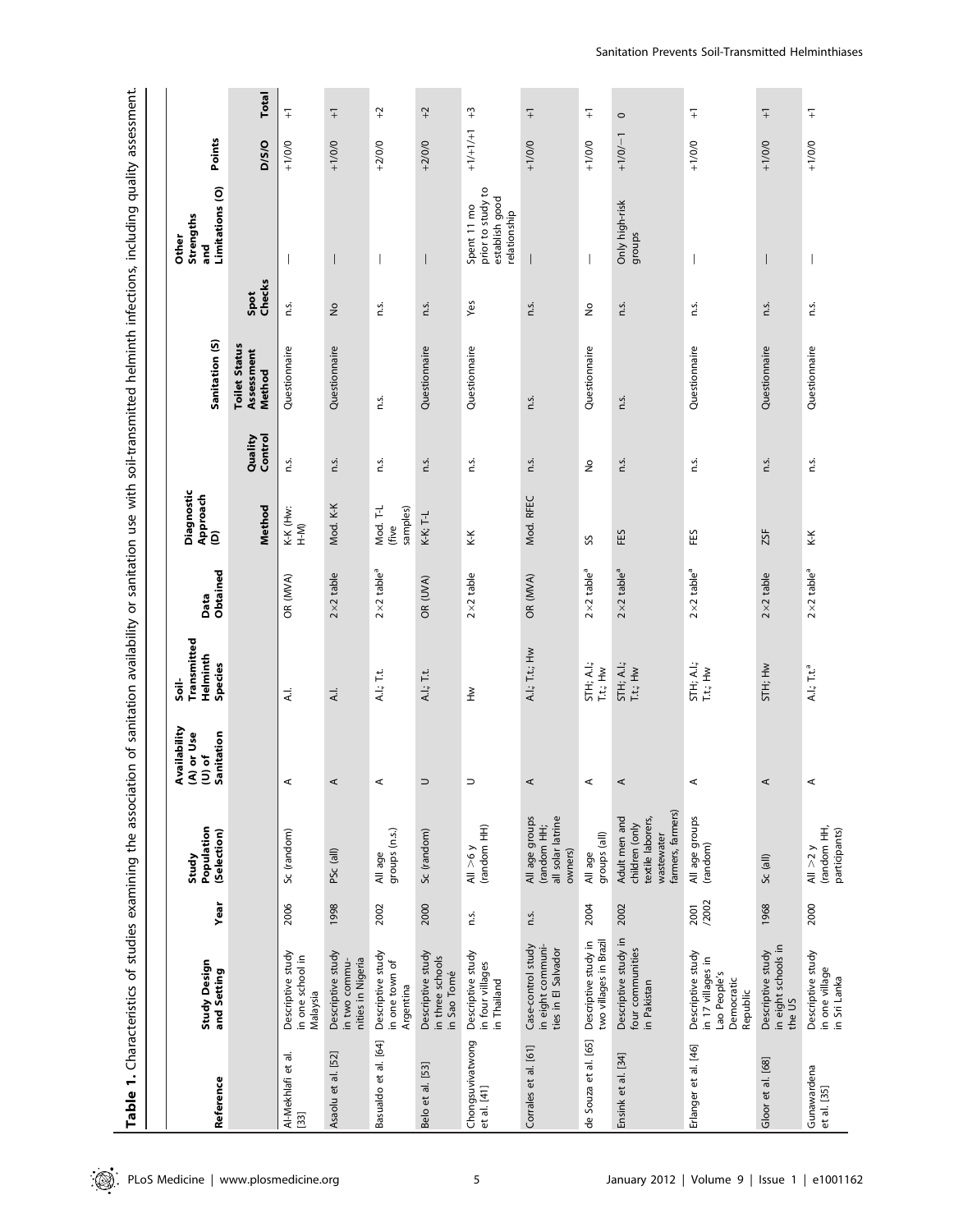| Table 1. Cont.                  |                                                                            |      |                                                                       |                                                             |                                                                                                      |                                 |                             |                            |                                                            |                |                                                                                              |          |                 |
|---------------------------------|----------------------------------------------------------------------------|------|-----------------------------------------------------------------------|-------------------------------------------------------------|------------------------------------------------------------------------------------------------------|---------------------------------|-----------------------------|----------------------------|------------------------------------------------------------|----------------|----------------------------------------------------------------------------------------------|----------|-----------------|
| Reference                       | <b>Study Design</b><br>and Setting                                         | Year | Population<br>(Selection)<br>Study                                    | Availability<br>Sanitation<br>A) or Use<br>$\frac{1}{2}$ of | Transmitted<br>Helminth<br>Species<br>$rac{1}{2}$                                                    | Obtained<br>Data                | Diagnostic<br>Approach<br>ê |                            | Sanitation (S)                                             |                | Limitations (O)<br>Strengths<br><b>Other</b><br>na<br>ana                                    | Points   |                 |
|                                 |                                                                            |      |                                                                       |                                                             |                                                                                                      |                                 | Method                      | Control<br>Quality         | <b>Toilet Status</b><br>Assessment<br>Method               | Spot<br>Checks |                                                                                              | D/S/O    | <b>Total</b>    |
| Gunawardena<br>et al. [36]      | in two plantations<br>Descriptive study<br>in Sri Lanka                    | 2000 | groups (n.s.)<br>All age                                              |                                                             | $\tilde{\mathbf{f}}$                                                                                 | $2 \times 2$ table <sup>a</sup> | K-K                         | n.s.                       | Questionnaire                                              | $\frac{1}{2}$  |                                                                                              | $+1/0/0$ | $\overline{+}$  |
| Hagel et al. [67]               | in an urban slum<br>Descriptive study<br>in Venezuela                      | 1993 | (representing<br>overall socio-<br>economic<br>structure)<br>Children |                                                             | A.l.; T.t.                                                                                           | $2 \times 2$ table              | Stoll                       | n.s.                       | door interviews<br>Prior door-to-                          | n.s.           | $\overline{\phantom{a}}$                                                                     | $+1/0/0$ | 7               |
| Holland et al. [60]             | in one health center<br>Descriptive study<br>in Panama                     | 1983 | PSc (random)                                                          |                                                             | $\begin{array}{l} \mathsf{A}.\mathsf{I},\mathsf{T}.\mathsf{t},\mathsf{i} \\ \mathsf{Hw} \end{array}$ | $2 \times 2$ table              | n.s.                        | n.s.                       | or caregiver of<br>Questionnaire<br>(with mother<br>child) | n.S.           |                                                                                              | $+1/0/0$ | $\mp$           |
| llechukwu et al.<br>[59]        | and three schools<br>in three nurseries<br>Descriptive study<br>in Nigeria | 2003 | PSc, Sc<br>(random)                                                   |                                                             | STH; A.I.;<br>T.t.; Hw                                                                               | $2 \times 2$ table              | K-K                         | n.s.                       | Questionnaire                                              | n.s.           | $\overline{\phantom{a}}$                                                                     | $+1/0/0$ | $\mp$           |
| Jombo et al. [54]               | in three communi-<br>Descriptive study<br>ties in Nigeria                  | 2004 | All age groups<br>(random)                                            |                                                             | STH; A.I.;<br>T.t.; Hw                                                                               | $2 \times 2$ table <sup>a</sup> | Mod. DS                     | n.s.                       | Questionnaire                                              | n.s.           |                                                                                              | $+1/0/0$ | $\overline{+}$  |
| Kightlinger et al.<br>$[50]$    | Descriptive study<br>in southeast<br>Madagascar                            | n.s. | Children (n.s.)                                                       |                                                             | $\overline{A}$ .                                                                                     | $2 \times 2$ table              | FES                         | n.s.                       | Questionnaire                                              | n.s.           |                                                                                              | $+1/0/0$ | $\overline{+}$  |
| Knopp et al. [58]               | Descriptive study<br>in two communi-<br>ties in Zanzibar                   | 2008 | All age groups<br>(all adults; first<br>100 children)                 |                                                             | STH; A.I.;<br>T.t.; Hw                                                                               | $2 \times 2$ table <sup>a</sup> | k-k, BM,<br>Kap             | samples<br>10% of<br>stool | Questionnaire                                              | n.s.           |                                                                                              | $+3/0/0$ | $\widetilde{+}$ |
| Matthys et al. [55]             | Descriptive study<br>in six communi-<br>ties in Côte<br>d'Ivoire           | 2004 | All age groups<br>non-farmers:<br>(all farmers;<br>random)            |                                                             | $\tilde{\tilde{\pm}}$                                                                                | $2 \times 2$ table <sup>a</sup> | (two slides)<br>FEC, K-K    | samples<br>10% of<br>stool | Questionnaire                                              | n.s.           | $\overline{\phantom{a}}$                                                                     | $+3/0/0$ | $\widetilde{+}$ |
| Morales-Espinoza<br>et al. [63] | Descriptive study<br>in 32 communi-<br>ties in Mexico                      | 1998 | (systematic)<br>Children                                              |                                                             | $\overline{A}$ .                                                                                     | OR (UVA)                        | Faust (three<br>samples)    | n.s.                       | Questionnaire                                              | n.S.           |                                                                                              | $+2/0/0$ | $\widetilde{+}$ |
| Nguyen et al. [47]              | among women of<br>Descriptive study<br>reproductive age<br>in Viet Nam     | 1995 | Women (random<br>cluster sampling)                                    |                                                             | A.I.; T.t.; Hw                                                                                       | $2 \times 2$ table              | K-K                         | n.s.                       | Questionnaire                                              | n.s.           | vs. "bush," since<br>open latrine not<br>Only data from<br>clearly defined<br>closed latrine | $+1/0/0$ | $\overline{+}$  |
| Nishiura et al. [37]            | Descriptive study<br>in five schools<br>in Pakistan                        | 2000 | Sc (random)                                                           |                                                             | $\overline{A}$ .                                                                                     | $2 \times 2$ table              | K-K (one<br>stool)          | n.s.                       | Questionnaire                                              | n.S.           |                                                                                              | $+1/0/0$ | $\mp$           |

 $\bigcirc$  PLoS Medicine | www.plosmedicine.org 6 Tanuary 2012 | Volume 9 | Issue 1 | e1001162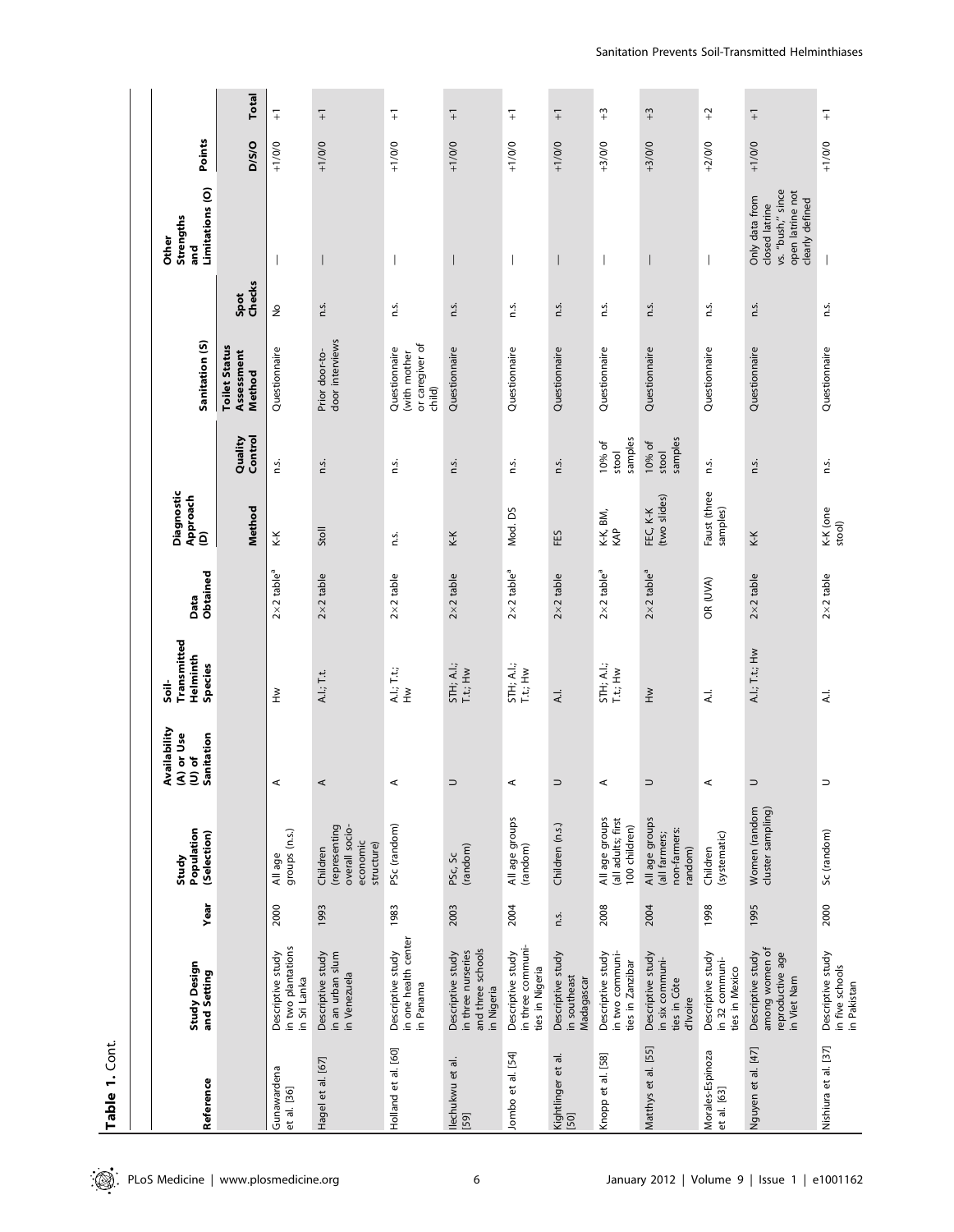| ŧ |
|---|
|   |
|   |
| 3 |

|  | PLoS Medicine   www.plosmedicine.org |
|--|--------------------------------------|
|--|--------------------------------------|

|                                 |                                                                    |                  |                                                | Availability                       | Soil-                                               |                    |                                        |                              |                                              |                | <b>Other</b>                        |           |
|---------------------------------|--------------------------------------------------------------------|------------------|------------------------------------------------|------------------------------------|-----------------------------------------------------|--------------------|----------------------------------------|------------------------------|----------------------------------------------|----------------|-------------------------------------|-----------|
| Reference                       | <b>Study Design</b><br>and Setting                                 | Year             | Population<br>(Selection)<br>Study             | (A) or Use<br>(U) of<br>Sanitation | Transmitted<br>Helminth<br><b>Species</b>           | Obtained<br>Data   | Diagnostic<br>Approach<br>(D)          |                              | Sanitation (S)                               |                | Limitations (O)<br>Strengths<br>and | Points    |
|                                 |                                                                    |                  |                                                |                                    |                                                     |                    | Method                                 | Control<br>Quality           | <b>Toilet Status</b><br>Assessment<br>Method | Spot<br>Checks |                                     | D/S/O     |
| Olsen et al. [51]               | Descriptive study<br>in three villages<br>in Kenya                 | 1994             | All age groups<br>(all $>4$ y)                 |                                    | A.l.; Hw                                            | $2 \times 2$ table | stools, two<br>K-K (two<br>slides)     | n.s.                         | Questionnaire                                | n.s            |                                     | $+2/0/0$  |
| Raja'a et al. [43]              | Descriptive study in<br>one town in Yemen                          | n.s.             | Sc (random)                                    |                                    | 5H                                                  | $2 \times 2$ table | Mod. K-K                               | n.s.                         | Questionnaire                                | $\frac{1}{2}$  | $\overline{\phantom{a}}$            | $+1/0/0$  |
| Steinmann et al.<br>$[48]$      | Descriptive study<br>in 51 schools in<br>Kyrgyzstan                | 2009             | Sc (random)                                    |                                    | ₹                                                   | Cal.               | K-K (two<br>slides)                    | n.s.                         | Questionnaire                                | n.s.           | Toilet use during<br>the night      | $+1/0/1+$ |
| Stephenson et al.<br>$[49]$     | Intervention study<br>in two villages in<br>Kenya                  | $1975 -$<br>1980 | Sc, PSc (all)                                  | c                                  | ₹                                                   | ල්<br>             | Mod. T-L                               | n.s.                         | Questionnaire                                | n.s.           |                                     | $+1/0/0$  |
| Stothard et al.<br>[56]         | Descriptive study<br>in ten villages in<br>Zanzibar                | 2006             | children (n.s.)<br>Mothers and                 | ď                                  | STH; A.I.; T.t.; Hw $2 \times 2$ table <sup>a</sup> |                    | K-K (one<br>slide)                     | samples<br>$10%$ of<br>stool | Questionnaire                                | n.s.           |                                     | $+2/0/0$  |
| Sun et al. [38]                 | Descriptive study<br>in three counties<br>in China                 | 2003             | All age groups<br>(random)                     | ⋖                                  | <b>HLS</b>                                          | $2 \times 2$ table | Mod. K-K                               | n.s.                         | n.s.                                         | n.s.           |                                     | $+1/0/0$  |
| Toma et al. [39]                | Descriptive study<br>in four villages in<br>Indonesia              | 1994             | All age groups<br>(random HH)                  |                                    | A.l.; T.t.; Hw                                      | $2 \times 2$ table | (Hw: mod.<br>Mod. K-K<br>$\widehat{K}$ | n.s.                         | Questionnaire                                | ş              |                                     | $+1/0/0$  |
| Torres et al. [66]              | Descriptive study in<br>six schools in Chile                       | 1993             | Sc (all)                                       | $\tau$                             | A.I.; T.t.                                          | $2 \times 2$ table | PAFS                                   | n.s.                         | Questionnaire                                | n.s.           |                                     | $+1/0/0$  |
| $[45]$<br>$\vec{a}$<br>Trang et | in two communities<br>Descriptive study<br>in Viet Nam             | 2003             | Adults (random<br>HH; exclusion<br>of farmers) |                                    | STH; A.I.; T.t.; Hw $2 \times 2$ table <sup>a</sup> |                    | Σq                                     | n.s.                         | Questionnaire                                | n.s.           | $\overline{\phantom{a}}$            | $+1/0/0$  |
| Trang et al. [44]               | in a peri-urban area<br>Descriptive study<br>in Viet Nam           | 2002             | All age groups<br>(random HH)                  | ⋖                                  | STH; A.I.; T.t.; Hw $2 \times 2$ table <sup>a</sup> |                    | DS (one<br>stool)                      | n.s.                         | Questionnaire                                | n.s.           | $\overline{\phantom{a}}$            | $+1/0/0$  |
| Traub et al. [40]               | Descriptive study in<br>three communities<br>in India              | 2000             | All age groups<br>(random HH)                  |                                    | A.I.; T.t.; Hw                                      | ತ                  | SS (one<br>stool)                      | n.s.                         | Questionnaire                                | n.s.           | Always the same<br>interviewer      | $+1/0/1+$ |
| Ugbomoiko et al.<br>$[57]$      | Descriptive study<br>in one village in<br>Nigeria                  | 2005             | (random HH)<br>Children                        |                                    | ₹                                                   | $2 \times 2$ table | K-K (one<br>sample)                    | n.s.                         | Questionnaire                                | n.s.           |                                     | $+1/0/0$  |
| Wördemann et al.<br>[62]        | (19 schools) in Cuba<br>Descriptive study in<br>two municipalities | 2003             | Sc (all)                                       | -                                  | A.l.; T.t.; Hw                                      | OR (UVA)           | DS, K-K (two<br>slides)                | n.s.                         | Questionnaire                                | n.s.           |                                     | $+2/0/0$  |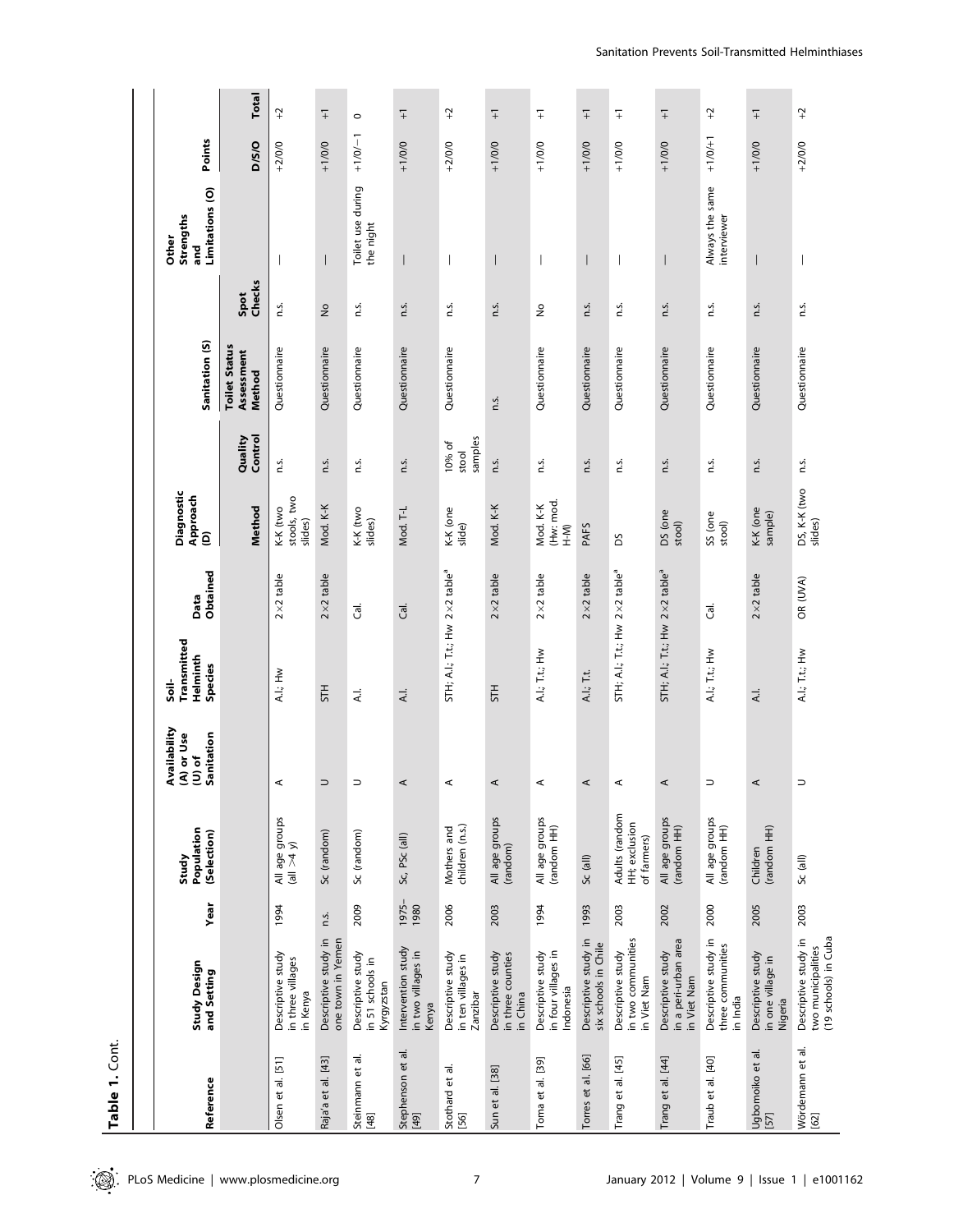|                          | <b>Study Design</b>                                                                                                                                                                                                                                                                                                                                                                                                                                                                                                                                                                                                                                                                                |      | Population<br>Study                       | Availability<br>A) or Use<br>in of | Transmitted<br>Helminth<br>sail. | Data               | Diagnostic<br>Approach<br>ã |                    | Sanitation (S)                               |                | Strengths<br><b>Other</b><br>and                               | Points      |  |
|--------------------------|----------------------------------------------------------------------------------------------------------------------------------------------------------------------------------------------------------------------------------------------------------------------------------------------------------------------------------------------------------------------------------------------------------------------------------------------------------------------------------------------------------------------------------------------------------------------------------------------------------------------------------------------------------------------------------------------------|------|-------------------------------------------|------------------------------------|----------------------------------|--------------------|-----------------------------|--------------------|----------------------------------------------|----------------|----------------------------------------------------------------|-------------|--|
| Reference                | and Setting                                                                                                                                                                                                                                                                                                                                                                                                                                                                                                                                                                                                                                                                                        | Year | (Selection)                               | Sanitation                         | Species                          | Obtained           | Method                      | Quality<br>Control | <b>Toilet Status</b><br>Assessment<br>Method | Checks<br>Spot | Limitations (O)                                                | D/S/O Total |  |
| (ajima et al. [42]       | in one community<br>Descriptive study<br>in Viet Nam                                                                                                                                                                                                                                                                                                                                                                                                                                                                                                                                                                                                                                               | 2007 | All age groups<br>participant)<br>(random |                                    | A.I.; T.t.; Hw                   | $2 \times 2$ table | K-K (two<br>slides)         | c.<br>C            | Questionnaire                                | Γ.             | Small sample size +1/0/-1 0<br>(only three with<br>no latrine) |             |  |
| Data provided by author. | A.J., Ascaris lumbricoides; BM, Baermann (technique); Cal., calcchique); Cal., calculated; DS, direct smear; FEC, formalin-ether concentration (technique); FES, formalin-ether sedimentation (technique); HH, household; H-M,<br>Hw, hookworm; KAP, Koga agar plate (technique); K-K, Kato-Katz (technique); Mod., moldified; MVA, multivariate analysis; PAFS, polyvinyl alcohol fixative solution; PSc, pre-school children; n.s., not stated; RFEC, Ritchie'<br>ether concentration (technique); Sc, schoolchildren; SS, stool sedimentation (technique); STH, soil-transmitted helminths; T-L, Teleman-Lima (technique); T.t., Trichhuris trichiura; UVA, univariate analysis; ZSF, zinc sulf |      |                                           |                                    |                                  |                    |                             |                    |                                              |                |                                                                |             |  |

ether concentration (technique); Sc, schoolchildren; SS, stool sedimentation (technique); STH, soil-transmitted helminths; T-L, Teleman-Lima (technique); T.t., Trichuris trichiura; UVA, univariate analysis; ZSF, zinc sulfa ether concentration (technique); Sc, schoolchildren; SS, stool sedimentation (technique); STH, soil-transmitted helminths; T-L, Teleman-Lima (technique); T.t., Trichuris trichuris (trichuris 10/A,

doi:10.1371/journal.pmed.1001162.t001 doi:10.1371/journal.pmed.1001162.t001 (technique). (technique)

Sanitation Prevents Soil-Transmitted Helminthiases

most studies had a score of  $+1$  ( $n = 23$ ) and, hence, were of relatively low quality. Quality of three studies was even lower (zero points), whereas the remaining ten studies had a score of  $+2$  ( $n =$ 7) or  $+3$  ( $n = 3$ ). Two of the studies with the highest score pursued a rigorous diagnostic approach for detecting infections with soiltransmitted helminths (i.e., multiple stool samples, different techniques employed, and quality control) [55,58]. One study had such a small sample size (i.e., only three persons without latrine), that one quality point was subtracted [42].

## Effect of Sanitation Availability and Use on Infections with Soil-Transmitted Helminths

Figures 2–5 present the effect estimates of sanitation availability and use for A. lumbricoides (Figure 2), T. trichiura (Figure 3), hookworm (Figure 4), and soil-transmitted helminths combined (Figure 5). The observed heterogeneity for the different sub-group meta-analyses,  $I^2$ , ranged from 0% (e.g., soil-transmitted helminths combined for studies conducted in Asia, and T. trichiura for studies carried out in Africa) to 90.5% (A. lumbricoides, sanitation use for studies carried out in Africa), justifying the use of random effects models for all meta-analyses (Table 2).

The 36 publications identified included 32 datasets on the effect of sanitation on infection with A. lumbricoides, 24 on infection with T. trichiura, 24 on infection with hookworm, and 15 on infection with all three soil-transmitted helminths combined. The estimated pooled random effects ORs of either having or using sanitation facilities compared to those individuals who neither have nor use a latrine were 0.54 (95% confidence interval [CI] 0.43–0.69) for infection with A. lumbricoides,  $0.58$  (95% CI 0.45-0.75) for T. trichiura, 0.60 (95% CI 0.48–0.75) for hookworm, and 0.51 (95% CI 0.43–0.61) for infection with soil-transmitted helminths combined.

Twenty-eight datasets were identified that specifically examined the relationship between availability of sanitation facilities and the prevalence of infection with soil-transmitted helminths. Among these, 24 reported data on A. lumbricoides, 19 on T. trichiura, 19 on hookworm, and 13 on soil-transmitted helminths combined. Although we observed wide ranges in effectiveness estimates, most studies showed that having access to a sanitation facility reduces the odds of being infected with soil-transmitted helminths, regardless of the species. The highest protective effect was observed for A. lumbricoides and soil-transmitted helminths combined, with respective summary estimates of 0.46 (95% CI 0.33–0.64; Figure 2) and 0.49 (95% CI 0.40–0.60; Figure 5). For infection with T. trichiura or hookworm, ORs of 0.56 (95% CI 0.46–0.70) and 0.58 (95% CI 0.45–0.76), respectively, were found (Figures 3 and 4). Evidence for publication bias was found for infection with soil-transmitted helminths combined pertaining to usage and availability of sanitation ( $p = 0.017$ ). We found a borderline significance for publication bias for sanitation availability alone ( $p = 0.054$ ). All other meta-analyses revealed no evidence of publication bias (Egger's test,  $p > 0.1$ ).

Use of sanitation facilities was reported in 11 publications. Stratified by soil-transmitted helminth species, meta-analyses included eight studies for A. lumbricoides (Figure 2), five for T. trichiura (Figure 3), and five for hookworm (Figure 4). Only two publications reported the relationship between use of sanitation facilities and infection with soil-transmitted helminths combined ( $OR = 0.56$ ; 95% CI 0.34–0.92). In the comparison of individuals who use a latrine with those who do not, the odds of being infected with A. lumbricoides, T. trichiura, and hookworm were 0.78 (95% CI 0.60–1.00), 0.54 (95% CI 0.28–1.02), and 0.63 (95% CI 0.37– 1.05), respectively.

Table 1.

Table 1. Cont.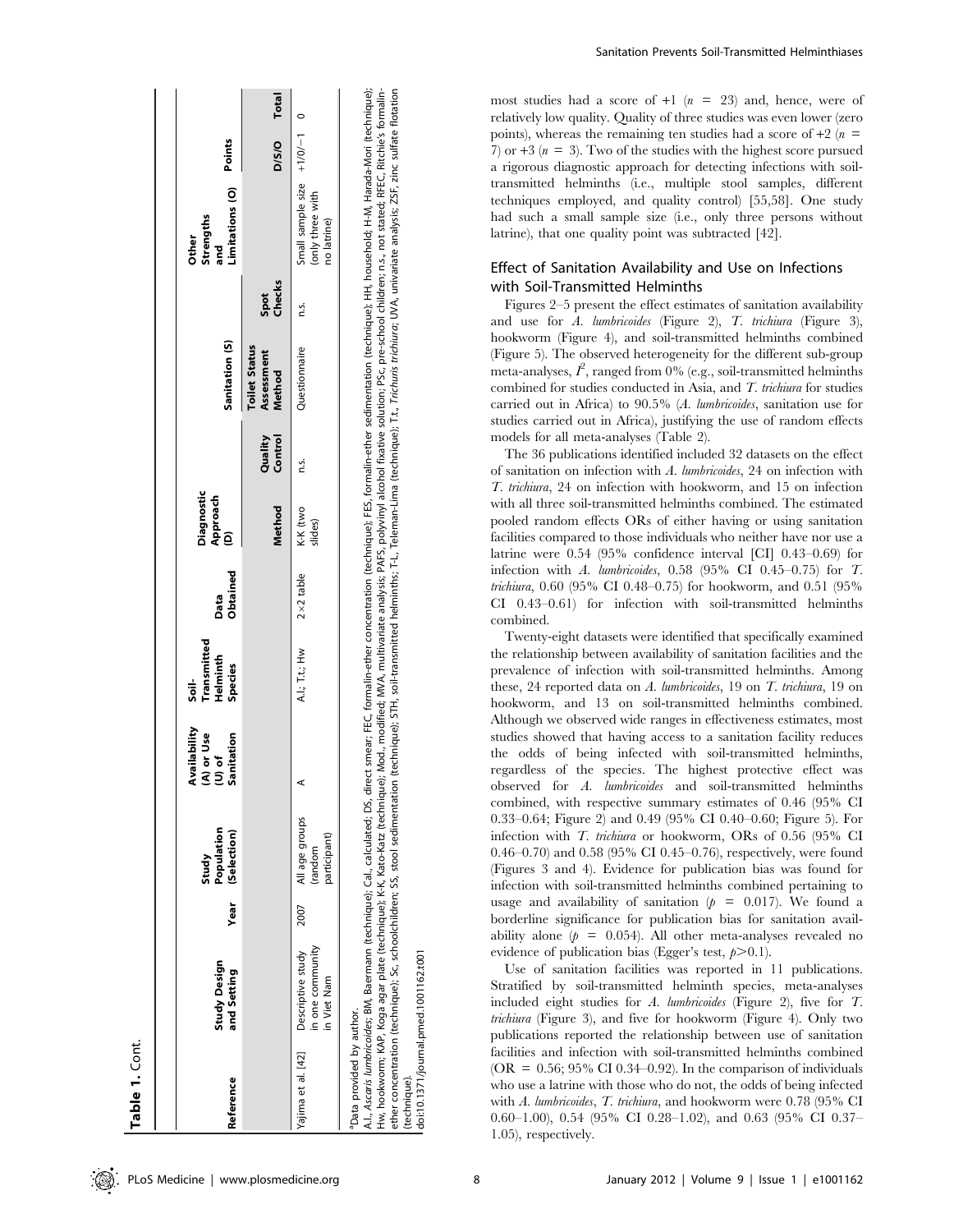

Figure 2. Meta-analysis examining the association of sanitation facilities with A. lumbricoides infection. Data are presented separately for availability and use of sanitation. Rectangles indicate ORs, and sizes of the rectangles represent the weight given to each study in the metaanalysis; open diamonds and vertical dashed lines indicate combined ORs; and horizontal lines indicate 95% CIs. Data are presented separately for <sup>a</sup>only pit latrine, <sup>b</sup>only solar urine-diverting desiccating latrine, <sup>c</sup>only adults, <sup>d</sup>only children. N.A., not assessed. doi:10.1371/journal.pmed.1001162.g002

Results from different sub-group analyses are summarized in Table 2. The pooled OR of datasets examining only children (including pre-school and school-aged children [aged below 16 y]) ranged from 0.35 (95% CI 0.21–0.57) for infection with hookworm to 0.47 (95% CI 0.37–0.60) for infection with T. trichiura, suggesting a stronger association of sanitation with helminth infection in children than in the whole population. However, 95% CIs are strongly overlapping. Analyses of studies conducted in different geographical areas (Africa, Asia, South and Central America, and the United States) revealed no difference in associations between availability or use of sanitation facilities and infection with any of the common soil-transmitted helminth species.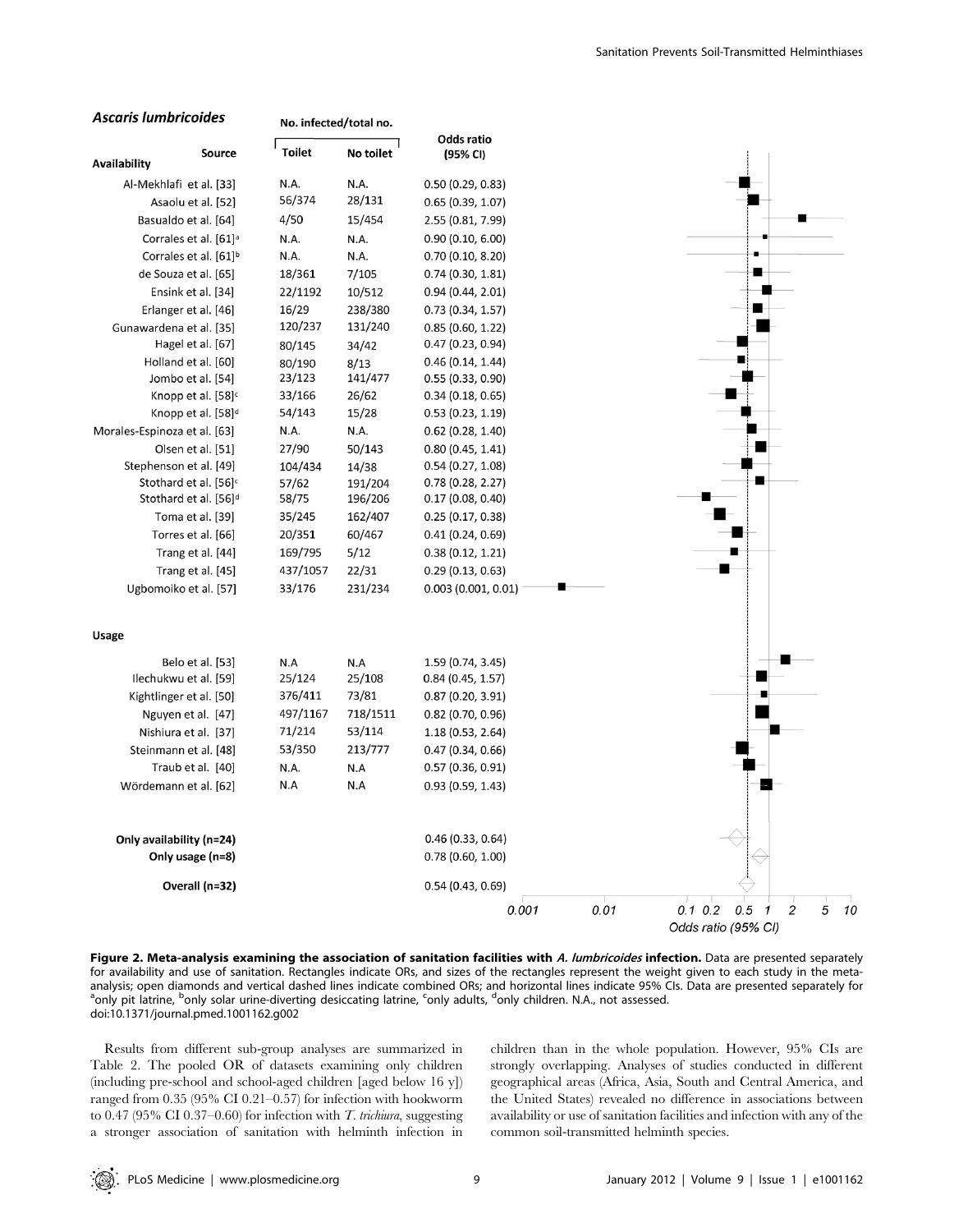| Trichuris trichiura               | No. infected/total no. |           |                        |                                                                |     |
|-----------------------------------|------------------------|-----------|------------------------|----------------------------------------------------------------|-----|
| Source                            | <b>Toilet</b>          | No toilet | Odds ratio<br>(95% CI) |                                                                |     |
| Availability                      |                        |           |                        |                                                                |     |
| Basualdo et al. [64]              | 2/50                   | 7/454     | 2.66 (0.54, 13.17)     |                                                                |     |
| Corrales et al. [61] <sup>a</sup> | N.A.                   | N.A       | 0.60(0.10, 1.50)       |                                                                |     |
| Corrales et al. [61] <sup>b</sup> | N.A.                   | N.A.      | 0.70(0.20, 1.90)       |                                                                |     |
| de Souza et al. [65]              | 9/361                  | 1/105     | 2.66 (0.33, 21.23)     |                                                                |     |
| Ensink et al. [34]                | 6/1192                 | 4/512     | 0.64(0.18, 2.29)       |                                                                |     |
| Erlanger et al. [46]              | 2/29                   | 11/380    | 2.48 (0.52, 11.78)     |                                                                |     |
| Gunawardena et al. [35]           | 154/237                | 168/240   | 0.80(0.54, 1.17)       |                                                                |     |
| Hagel et al. [67]                 | 29/145                 | 14/42     | 0.50(0.23, 1.07)       |                                                                |     |
| Holland et al. [60]               | 70/186                 | 9/12      | 0.20(0.05, 0.77)       |                                                                |     |
| Jombo et al. [54]                 | 0/123                  | 1/477     | 1.29 (0.05, 31.76)     |                                                                |     |
| Knopp et al. [58]c                | 39/166                 | 24/62     | 0.49(0.26, 0.91)       |                                                                |     |
| Knopp et al. [58] <sup>d</sup>    | 67/143                 | 18/28     | 0.49(0.21, 1.13)       |                                                                |     |
| Stothard et al. [56] <sup>c</sup> | 53/62                  | 184/204   | 0.64(0.28, 1.49)       |                                                                |     |
| Stothard et al. [56] <sup>d</sup> | 48/75                  | 176/206   | 0.30(0.17, 0.56)       |                                                                |     |
| Toma et al. [39]                  | 162/245                | 326/407   | 0.48(0.34, 0.69)       |                                                                |     |
| Torres et al. [66]                | 34/351                 | 75/467    | 0.56(0.36, 0.86)       |                                                                |     |
| Trang et al. [44]                 | 78/795                 | 1/12      | 1.20 (0.15, 9.39)      |                                                                |     |
| Trang et al. [45]                 | 205/1057               | 12/31     | 0.38(0.18, 0.80)       | ٠                                                              |     |
| Yajima et al. [42]                | 106/309                | 42/90     | 1.66 (0.15, 18.73)     |                                                                |     |
| <b>Usage</b>                      |                        |           |                        |                                                                |     |
| Belo et al. [53]                  | N.A.                   | N.A.      | 0.28(0.13, 0.60)       |                                                                |     |
| Ilechukwu et al. [59]             | 8/124                  | 8/108     | 0.86(0.31, 2.38)       |                                                                |     |
| Nguyen et al. [47]                | 256/1167               | 304/1511  | 1.12(0.93, 1.35)       |                                                                |     |
| Traub et al. [40]                 | 70/214                 | 72/114    | 0.28(0.18, 0.46)       |                                                                |     |
| Wördemann et al. [62]             | N.A.                   | N.A.      | 0.56(0.39, 0.83)       |                                                                |     |
| Only availability (n=19)          |                        |           | 0.56(0.46, 0.70)       |                                                                |     |
| Only usage (n=5)                  |                        |           | 0.54(0.28, 1.02)       |                                                                |     |
|                                   |                        |           |                        |                                                                |     |
| Overall (n=24)                    |                        |           | 0.58(0.45, 0.75)       |                                                                |     |
|                                   |                        |           | 0.01                   | 0.2<br>0.5<br>5<br>$\overline{c}$<br>0.1<br>10<br>$\mathbf{1}$ | 100 |
|                                   |                        |           |                        | Odds ratio (95% CI)                                            |     |

Figure 3. Meta-analysis examining the association of sanitation facilities with T. trichiura infection. Data are presented separately for availability and use of sanitation. Rectangles indicate ORs, and sizes of the rectangles represent the weight given to each study in the meta-analysis; open diamonds and vertical dashed lines indicate combined ORs; and horizontal lines indicate 95% CIs. Data are presented separately for <sup>a</sup>only pit latrine, <sup>b</sup>only solar urine-diverting desiccating latrine, <sup>c</sup>only adults, <sup>d</sup>only children. N.A., not assessed. doi:10.1371/journal.pmed.1001162.g003

## Discussion

**Trichuris trichiura** 

Since the International Drinking Water Supply and Sanitation Decade (1980–1990), adequate sanitation, safe drinking water, and appropriate hygiene have been forgotten pillars of health, until recently [18,19,74,75]. Fortunately, though, interest in access to safe, clean drinking water and adequate sanitation and improved hygiene has been renewed, and a road map of what needs to be done has been established [75]. Indeed, the United Nation's Millennium Development Goal 7c aims at halving the proportion of the population without sustainable access to safe drinking water and basic sanitation by 2015 [76], and the United Nation's General Assembly recently adopted access to water and sanitation as a basic human right [77]. Progress toward Millennium Development Goal 7c and recognizing water and sanitation as a basic human right will undoubtedly result in major health gains and improved well-being, such as lower incidence of diarrheal episodes and infant mortality, and enhanced human dignity, apart from other benefits [18,75].

In our meta-analysis we found that the availability and use of sanitation facilities were associated with a reduction in the prevalence of infection with soil-transmitted helminths. Considering all of the studies that met our inclusion criteria, summary ORs ranging between 0.54 and 0.60 for the three common soil-transmitted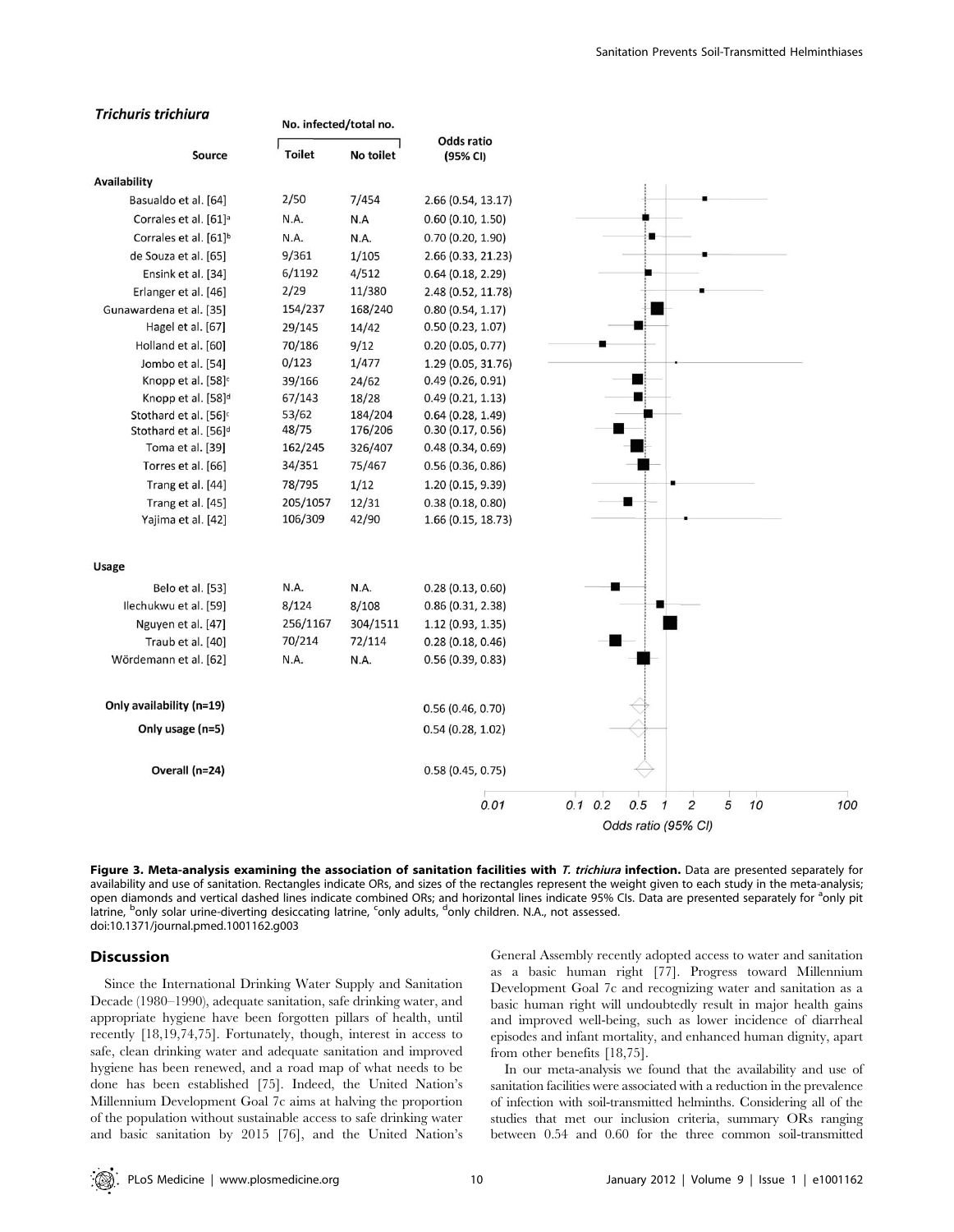

Figure 4. Meta-analysis examining the association of sanitation facilities with hookworm infection. Data are presented separately for availability and use of sanitation. Rectangles indicate ORs, and sizes of the rectangles represent the weight given to each study in the meta-analysis; open diamonds and vertical dashed lines indicate combined ORs; and horizontal lines indicate 95% CIs. Data are presented separately for <sup>a</sup>only pit latrine, <sup>b</sup>only solar urine-diverting desiccating latrine, <sup>c</sup>only adults, <sup>d</sup>only children. N.A., not assessed. doi:10.1371/journal.pmed.1001162.g004

helminth species were found. Similar estimates were obtained when studies were stratified by availability (ORs between 0.46 and 0.58) versus use of sanitation facilities (ORs between 0.54 and 0.78). Subgroup analysis, with stratification according to geographical area or children versus all age groups, showed no differences.

Our findings revealed a somewhat stronger negative association of lack of sanitation with infection with soil-transmitted helminths than previous general reviews in which the introduction of water supply and/or sanitation interventions was associated with a reduction in the prevalences of A. lumbricoides and hookworm of only 29% and 4%, respectively [27,28]. These previous reviews included only one and four intervention studies

for A. lumbricoides, and both identified only one relevant study for hookworm [78]. Interestingly, these earlier general reviews did not identify estimates for the association of sanitation with infection with  $T$ . trichiura and soil-transmitted helminth infections combined.

## Strengths and Limitations

We adhered to the MOOSE guidelines for reporting metaanalysis of observational studies (see Text S2) and performed electronic searches on three readily available and widely used databases (i.e., PubMed, Embase, and ISI Web of Science), supplemented with hand-searches of bibliographies of relevant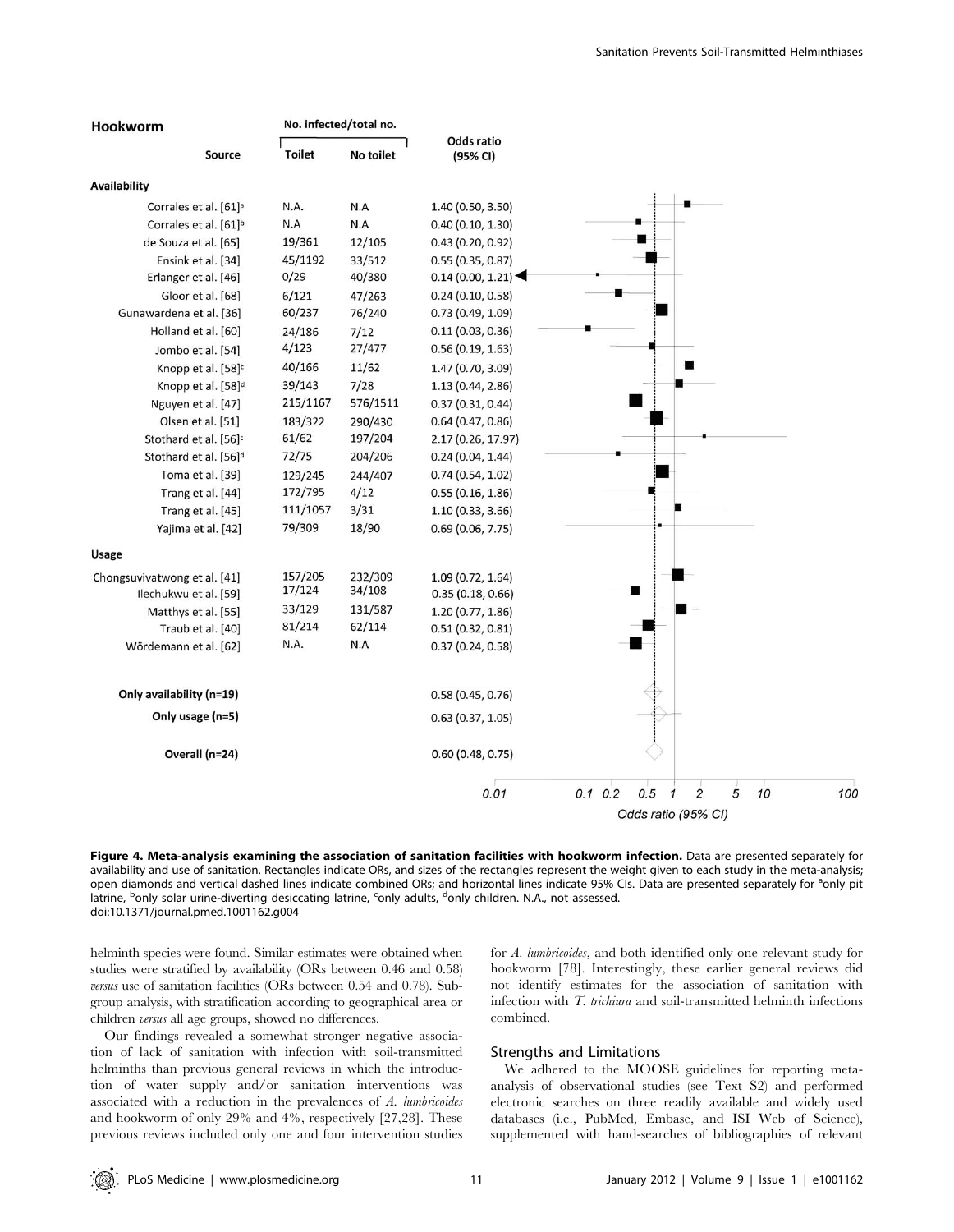## Soil-transmitted helminths combined



Figure 5. Meta-analysis examining the association of sanitation facilities with infection with the three common soil-transmitted helminths combined. Data are presented separately for availability and use of sanitation. Rectangles indicate ORs, and sizes of the rectangles represent the weight given to each study in the meta-analysis; open diamonds and vertical dashed lines indicate combined ORs; and horizontal lines indicate 95% Cls. Data are presented separately for <sup>a</sup>only adults and <sup>b</sup>only children. doi:10.1371/journal.pmed.1001162.g005

articles and other sources, until December 31, 2010. We assessed and graded the quality of included studies (see Table 1). However, a number of shortcomings must be highlighted. First, the majority of studies identified reported only on prevalence of infections with soil-transmitted helminths rather than intensity, although the latter measure is of key relevance for morbidity. Indeed, only two of the identified studies assessed the effect of sanitation on infection intensity of soil-transmitted helminths, and hence, no metaanalysis could be performed. Second, we focused on individuallevel data. We were therefore not able to address how intervention coverage and use in a community would modify the effect on the individual. It is conceivable that the health effect of changes in intervention coverage in a community from, say, 10% to 70% is distinctively different for the individual living in that community than if coverage increased from 70% to 100%. Unfortunately, this kind of data could not be extracted from the final set of studies included in our meta-analysis. The change in coverage and use of sanitation facilities between the time of baseline and follow-up is a

potentially important determinant of impact and a potential explanation of heterogeneity. Third, we noted a publication bias regarding the results of all three soil-transmitted helminth species combined. However, Egger's tests on the individual helminth species did not indicate any publication bias, and hence, the reported ORs for the soil-transmitted helminths combined seem to be justified. Fourth, we did not include ''grey literature'' or expert consultations. Although this might have yielded important additional studies, we felt that standardization would have been too complicated and, hence, might have introduced additional biases.

Another aspect worth mentioning is that availability, access, ownership, and use of sanitation facilities are not one and the same. Indeed, availability of sanitation facilities does not automatically mean that people use them [43]. Therefore, we stratified results into availability and use of sanitation facilities in our metaanalysis. Our results do not suggest that use of sanitation facilities is more strongly associated than availability with infection by soil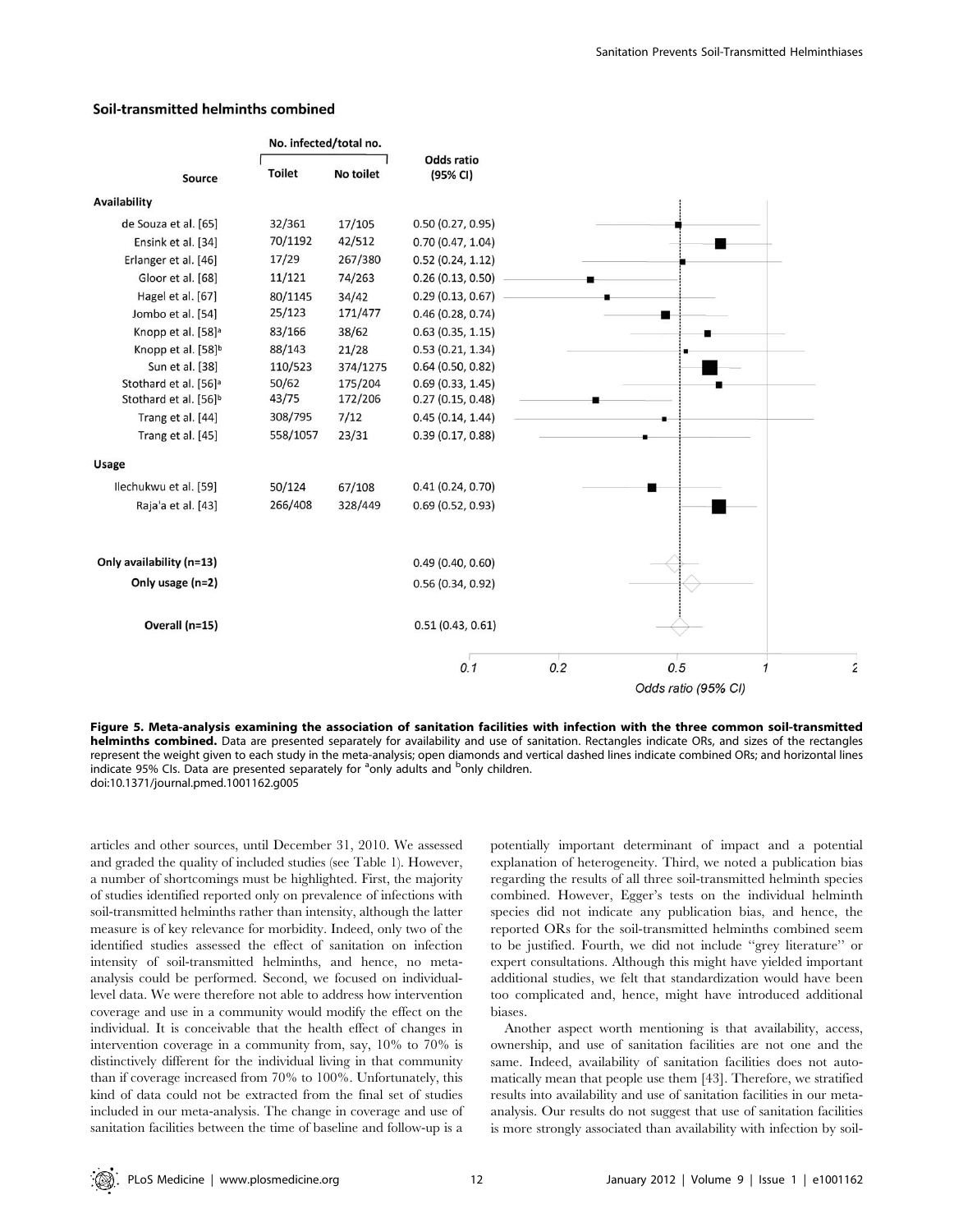Table 2. Summary results of sub-group analysis examining the association of sanitation with soil-transmitted helminth infections.

| Charac-<br>teristics         |             | A. lumbricoides                                       |            |                | T. trichiura                                          |               |             | <b>Hookworm</b>                                       |               |                | <b>Soil-Transmitted Helminths</b><br>Combined         |               |
|------------------------------|-------------|-------------------------------------------------------|------------|----------------|-------------------------------------------------------|---------------|-------------|-------------------------------------------------------|---------------|----------------|-------------------------------------------------------|---------------|
|                              | $\mathbf n$ | <b>Random Effects</b><br><b>Pooled OR</b><br>(95% CI) | $^{2}$ (%) | $\mathbf n$    | <b>Random Effects</b><br><b>Pooled OR</b><br>(95% CI) | $\hat{f}$ (%) | $\mathbf n$ | <b>Random Effects</b><br><b>Pooled OR</b><br>(95% CI) | $\hat{f}$ (%) | $\mathbf n$    | <b>Random Effects</b><br><b>Pooled OR</b><br>(95% CI) | $\hat{f}$ (%) |
| Overall                      | 32          | $0.54$ (0.43, 0.69)                                   | 80.7       | 24             | $0.58$ $(0.45, 0.75)$                                 | 69.4          | 24          | $0.60$ $(0.48, 0.75)$                                 | 71.0          | 15             | $0.51$ $(0.44, 0.61)$                                 | 35.5          |
| Only availability            | 24          | $0.46$ (0.33, 0.64)                                   | 81.2       | 19             | $0.56$ $(0.46, 0.70)$                                 | 20.5          | 19          | $0.58$ $(0.45, 0.76)$                                 | 65.8          | 13             | $0.49$ (0.40, 0.60)                                   | 33.3          |
| Only use                     | 8           | $0.78$ $(0.60, 1.00)$                                 | 56.1       | 5              | $0.54$ (0.28, 1.02)                                   | 90.5          | 5           | $0.63$ $(0.37, 1.05)$                                 | 79.1          | $\overline{2}$ | $0.56$ $(0.34, 0.92)$                                 | N.A.          |
| All age groups               | 16          | $0.61$ (0.43, 0.80)                                   | 68.2       | 16             | $0.69$ $(0.49, 0.98)$                                 | 71.5          | 18          | $0.70$ $(0.54, 0.90)$                                 | 71.8          | 9              | $0.60$ $(0.51, 0.70)$                                 | 0.0           |
| Only children                | 16          | $0.46$ (0.30, 0.71)                                   | 86.0       | 8              | $0.47$ $(0.37, 0.60)$                                 | 14.3          | 6           | 0.35(0.21, 0.57)                                      | 51.5          | 6              | 0.39(0.26, 0.59)                                      | 66.7          |
| Africa                       | 12          | $0.41$ $(0.22, 0.77)$                                 | 89.0       | $\overline{7}$ | $0.44$ $(0.32, 0.59)$                                 | $\mathbf{0}$  | 8           | $0.77$ $(0.51, 1.17)$                                 | 60.0          | 6              | $0.46$ (0.35, 0.60)                                   | 14.7          |
| Asia                         | 11          | 0.57(0.43, 0.77)                                      | 77.3       | 9              | $0.66$ $(0.41, 1.05)$                                 | 82.7          | 10          | $0.62$ $(0.45, 0.86)$                                 | 74.4          | 6              | $0.64$ (0.55, 0.75)                                   | $\mathbf 0$   |
| Central and<br>South America | 9           | $0.67$ (0.48, 0.96)                                   | 34.3       | 8              | $0.58$ $(0.43, 0.79)$                                 | 14.3          | 5           | $0.42$ $(0.22, 0.78)$                                 | 62.3          | $\overline{2}$ | $0.41$ $(0.24, 0.69)$                                 | N.A.          |
| US                           | $\mathbf 0$ |                                                       |            | 0              |                                                       |               |             | $0.24$ (0.10, 0.58)                                   | N.A.          |                | $0.26$ $(0.13, 0.50)$                                 | N.A.          |

N.A., not assessed.

doi:10.1371/journal.pmed.1001162.t002

transmitted helminths. This finding is not surprising, since one of the methodological shortcomings of our analysis is that studies reporting on the availability and use of sanitation facilities were both included. Availability and use of sanitation facilities was primarily assessed by questionnaires rather than verified by random spot checks or direct observations. It is conceivable that the question ''Where do you defecate?'' is prone to reporting bias, as people might be ashamed to state that they practice open defecation [79]. Moreover, farmers, fishermen, street vendors, and traders might have sanitation facilities at home and use them, but may be forced to practice open defecation or defecate in unimproved latrines (open pits) with highly contaminated surroundings during extended periods away from home. In view of this, one study focusing on school-aged children was excluded because the authors examined the availability of sanitation facilities only at school, and not at home [80].

Finally, in most of the included studies the type of sanitation facilities available or used was not mentioned, but such information is important, as the types of sanitation might be differentially associated with the prevalence of infection with different soil-transmitted helminth species [81]. If the type of sanitation facilities was mentioned, a wide variety of terms was used (e.g., flush toilet, water closet, ventilated improved pit latrine, pit latrine, and open latrine). Hence, there is a need for a more unified classification of latrine types. The ''sanitation ladder'' proposed by the World Health Organization/United Nations Children's Fund Joint Monitoring Programme for Water Supply and Sanitation is a first step in this direction [82]. In the current study, however, stratified analysis according to toilet type was not possible because of the lack of data. Other determinants that were not investigated in our meta-analysis were coverage levels of toilet availability and toilet use in a community, and the maintenance of sanitation facilities. Proper maintenance of toilets is crucial, as otherwise sanitation facilities can turn into ''hookworm-traps'' [83,84]. Coverage plays an important role; only a few individuals defecating openly can maintain the transmission of helminths [85]. In addition, a recent study carried out in Viet Nam found high prevalence of soil-transmitted helminth infections despite the fact that 98.1% of the households owned a latrine. This was explained by the use of ''night soil''

(human excreta) as fertilizer, which is a common agricultural practice in many Asian countries [42].

There were no randomized controlled trials evaluating the impact of sanitation facilities on the prevalence of infection with soil-transmitted helminths identified in our systematic review. Although randomized controlled trials provide the most robust evidence [86], this experimental design is not always feasible, as seen in the current review and in other environmental interventions that have been tested to reduce the burden of infectious diseases [28,87–91]. Intervention studies have the disadvantage that in addition to sanitation, more complex interventions were implemented, including health education, improvement of water supplies, and preventive chemotherapy. Obviously, it is then the package of interventions and not just one component that is associated with the outcomes [89,91]. Furthermore, most studies have only short evaluation periods, and it is difficult to draw inferences regarding sustainability [92,93]. It is interesting to note that only a few such complex integrated interventions were identified for sanitation and prevalence of helminth infections, and all except one were excluded. In cross-sectional observation studies, which make up most of our included studies, sanitation facilities had been in place for several years, and hence, the long-term effect on soil-transmitted helminth infections could be assessed. However, observational studies bear the risk of confounding, since people owning sanitation facilities may be different from those without. For example, community members owning and using sanitation facilities may be wealthier, their educational level might be higher, or they might be more health conscious [94].

#### Policy Implications

The results of our meta-analysis reveal that sanitation is associated with a reduction in the prevalence of soil-transmitted helminth infections. Our findings, therefore, underscore what the Rockefeller Sanitary Commission stated more than 70 years ago: ''Cure alone is almost useless in stamping out hookworm disease, because the patient can go out and immediately pick up more hookworms. The cure should be accompanied by a sanitation campaign for the prevention of soil pollution'' [6]. Implementation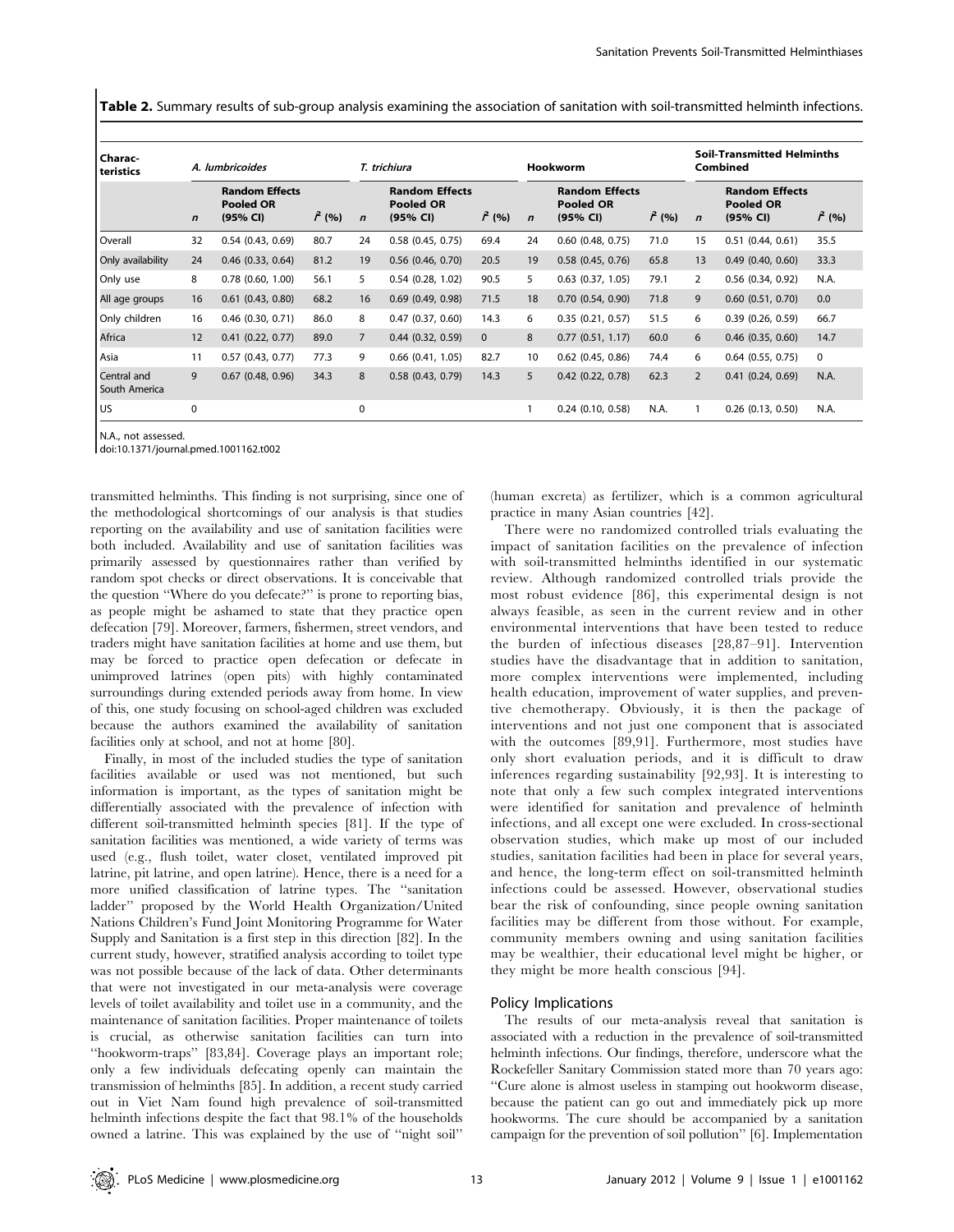of sanitation facilities and integrated control approaches go far beyond the prevention and control of intestinal helminths; they impact other neglected tropical diseases, such as schistosomiasis, trachoma, and diarrhea [23–25,95], and can even help promote social and educational advances for women and girls [96]. For a durable impact, the process of implementing improved sanitation requires community involvement and setting-specific information, education, and communication strategies as key factors to ultimately change human behaviors. Now that the elimination of neglected tropical diseases is coming to the forefront of global attention, integrated control approaches—using a combination of preventive chemotherapy; information, education, and communication campaigns; and improvements to basic sanitation and access to safe, clean water—cannot be emphasized enough.

## Supporting Information

Table S1 Details of all the publications that were fully screened by the first two authors ( $n = 162$ ). Reasons why studies have been excluded are given  $(n = 126)$ . Studies included in our metaanalysis are shaded grey  $(n = 36)$ . (DOC)

#### References

- 1. Horton J (2003) Human gastrointestinal helminth infections: are they now neglected diseases? Trends Parasitol 19: 527–531.
- 2. Utzinger J, Keiser J (2004) Schistosomiasis and soil-transmitted helminthiasis: common drugs for treatment and control. Expert Opin Pharmacother 5: 263–285.
- 3. Bethony J, Brooker S, Albonico M, Geiger SM, Loukas A, et al. (2006) Soiltransmitted helminth infections: ascariasis, trichuriasis, and hookworm. Lancet 367: 1521–1532.
- 4. Brooker S (2010) Estimating the global distribution and disease burden of intestinal nematode infections: adding up the numbers—a review. Int J Parasitol 40: 1137–1144.
- 5. Hotez PJ, Brindley PJ, Bethony JM, King CH, Pearce EJ, et al. (2008) Helminth infections: the great neglected tropical diseases. J Clin Invest 118: 1311–1321.
- 6. Horton J (2003) Global anthelmintic chemotherapy programs: learning from history. Trends Parasitol 19: 405–409.
- 7. Utzinger J, Bergquist R, Olveda R, Zhou XN (2010) Important helminth infections in Southeast Asia: diversity, potential for control and prospects for elimination. Adv Parasitol 72: 1–30.
- 8. Chan MS (1997) The global burden of intestinal nematode infections—fifty years on. Parasitol Today 13: 438–443.
- 9. World Health Organization (2002) Prevention and control of schistosomiasis and soil-transmitted helminthiasis: report of a WHO expert committee. WHO Tech Rep Ser 912: 1–57.
- 10. Hotez PJ, Molyneux DH, Fenwick A, Ottesen E, Ehrlich Sachs S, et al. (2006) Incorporating a rapid-impact package for neglected tropical diseases with programs for HIV/AIDS, tuberculosis, and malaria. PLoS Med 3: e102. doi:10.1371/journal.pmed.0030102.
- 11. Brooker S, Clements ACA, Bundy DAP (2006) Global epidemiology, ecology and control of soil-transmitted helminth infections. Adv Parasitol 62: 221–261.
- 12. King CH, Bertino AM (2008) Asymmetries of poverty: why global burden of disease valuations underestimate the burden of neglected tropical diseases. PLoS Negl Trop Dis 2: e209. doi:10.1371/journal.pntd.0000209.
- 13. World Health Organization (2006) Preventive chemotherapy in human helminthiasis: coordinated use of anthelminthic drugs in control interventions: a manual for health professionals and programme managers. Geneva: World Health Organization.
- 14. Hotez PJ, Molyneux DH, Fenwick A, Kumaresan J, Ehrlich Sachs S, et al. (2007) Control of neglected tropical diseases. N Engl J Med 357: 1018–1027.
- 15. Singer BH, Castro MC (2007) Bridges to sustainable tropical health. Proc Natl Acad Sci U S A 104: 16038–16043.
- 16. Utzinger J, Raso G, Brooker S, de Savigny D, Tanner M, et al. (2009) Schistosomiasis and neglected tropical diseases: towards integrated and sustainable control and a word of caution. Parasitology 136: 1859–1874.
- 17. Spiegel JM, Dharamsi S, Wasan KM, Yassi A, Singer B, et al. (2010) Which new approaches to tackling neglected tropical diseases show promise? PLoS Med 7: e1000255. doi:10.1371/journal.pmed.1000255.
- 18. Bartram J, Cairncross S (2010) Hygiene, sanitation, and water: forgotten foundations of health. PLoS Med 7: e1000367. doi:10.1371/journal.pmed. 1000367.

Text S1 PRISMA checklist. (DOC)

Text S2 Study protocol for systematic review and meta-analysis to determine the effect of sanitation on soil-transmitted helminth infection.

(DOC)

#### Acknowledgments

We are grateful to all authors who kindly provided supplementary data for our analyses. We thank Rebekka Hirsbrunner and Thomas Fürst for their help in obtaining relevant articles, and Dr. Jan Hattendorf for statistical support. Maiti Laserna de Himpsl, Olga Gorlanova, and Shan Lv are acknowledged for translating (potentially) relevant articles from Spanish, Russian, and Chinese into English.

#### Author Contributions

Conceived and designed the experiments: KZ BS JK JU. Performed the experiments: KZ BS. Analyzed the data: KZ BS JK JU. ICMJE criteria for authorship read and met: KZ BS DM RB JK JU. Agree with the manuscript's results and conclusions: KZ BS DM RB JK JU. Wrote the first draft of the paper: KZ BS. Contributed to the writing of the paper: DM RB JK JU. Interpreted the data: KZ BS DM JK JU.

- 19. Mara D, Lane J, Scott B, Trouba D (2010) Sanitation and health. PLoS Med 7: e1000363. doi:10.1371/journal.pmed.1000363.
- 20. Cort WW, Schapiro L, Stoll NR (1929) A study of reinfection after treatment with hookworm and Ascaris in two villages in Panama. Am J Epidemiol 10: 614–625.
- 21. Khalil M (1931) The pail closet as an efficient means of controlling human helminth infection as observed in Tura Prison, Egypt, with a discussion on the source of Ascaris infection. Ann Trop Med Parasitol 25: 35–54.
- 22. Stiles CW (1939) Early history, in part esoteric, of the hookworm (uncinariasis) campaign in our southern United States. J Parasitol 25: 283–308.
- 23. Wang LD, Guo JG, Wu XH, Chen HG, Wang TP, et al. (2009) China's new strategy to block Schistosoma japonicum transmission: experiences and impact beyond schistosomiasis. Trop Med Int Health 14: 1475–1483.
- 24. Schad GA, Rozeboom LE (1976) Integrated control of helminths in human populations. Ann Rev Ecol Syst 7: 393–420.
- 25. Utzinger J, Bergquist R, Xiao SH, Singer BH, Tanner M (2003) Sustainable schistosomiasis control—the way forward. Lancet 362: 1932–1934.
- 26. Stroup DF, Berlin JA, Morton SC, Olkin I, Williamson GD, et al. (2000) Metaanalysis of observational studies in epidemiology: a proposal for reporting. JAMA 283: 2008–2012.
- 27. Esrey SA, Potash JB, Roberts L, Shiff C (1991) Effects of improved water supply and sanitation on ascariasis, diarrhoea, dracunculiasis, hookworm infection, schistosomiasis, and trachoma. Bull World Health Organ 69: 609–621.
- 28. Asaolu SO, Ofoezie IE (2003) The role of health education and sanitation in the control of helminth infections. Acta Trop 86: 283–294.
- 29. Clasen TF, Bostoen K, Schmidt WP, Boisson S, Fung IC, et al. (2010) Interventions to improve disposal of human excreta for preventing diarrhoea. Cochrane Database Syst Rev 2010: CD007180.
- 30. Atkins D, Best D, Briss PA, Eccles M, Falck-Ytter Y, et al. (2004) Grading quality of evidence and strength of recommendations. BMJ 328: 1490.
- 31. Sterne JA, Egger M, Smith GD (2001) Systematic reviews in health care: investigating and dealing with publication and other biases in meta-analysis. BMJ 323: 101–105.
- 32. DerSimonian R, Laird N (1986) Meta-analysis in clinical trials. Control Clin Trials 7: 177–188.
- 33. Al-Mekhlafi MS, Atiya AS, Lim YA, Mahdy AK, Ariffin WA, et al. (2007) An unceasing problem: soil-transmitted helminthiases in rural Malaysian communities. Southeast Asian J Trop Med Public Health 38: 998–1007.
- 34. Ensink JHJ, van der Hoek W, Mukhtar M, Tahir Z, Amerasinghe FP (2005) High risk of hookworm infection among wastewater farmers in Pakistan. Trans R Soc Trop Med Hyg 99: 809–818.
- 35. Gunawardena GS, Karunaweera ND, Ismail MM (2004) Socio-economic and behavioural factors affecting the prevalence of Ascaris infection in a low-country tea plantation in Sri Lanka. Ann Trop Med Parasitol 98: 615–621.
- 36. Gunawardena GS, Karunaweera ND, Ismail MM (2005) Effects of climatic, socio-economic and behavioural factors on the transmission of hookworm (Necator americanus) on two low-country plantations in Sri Lanka. Ann Trop Med Parasitol 99: 601–609.
- 37. Nishiura H, Imai H, Nakao H, Tsukino H, Changazi MA, et al. (2002) Ascaris lumbricoides among children in rural communities in the Northern Area, Pakistan: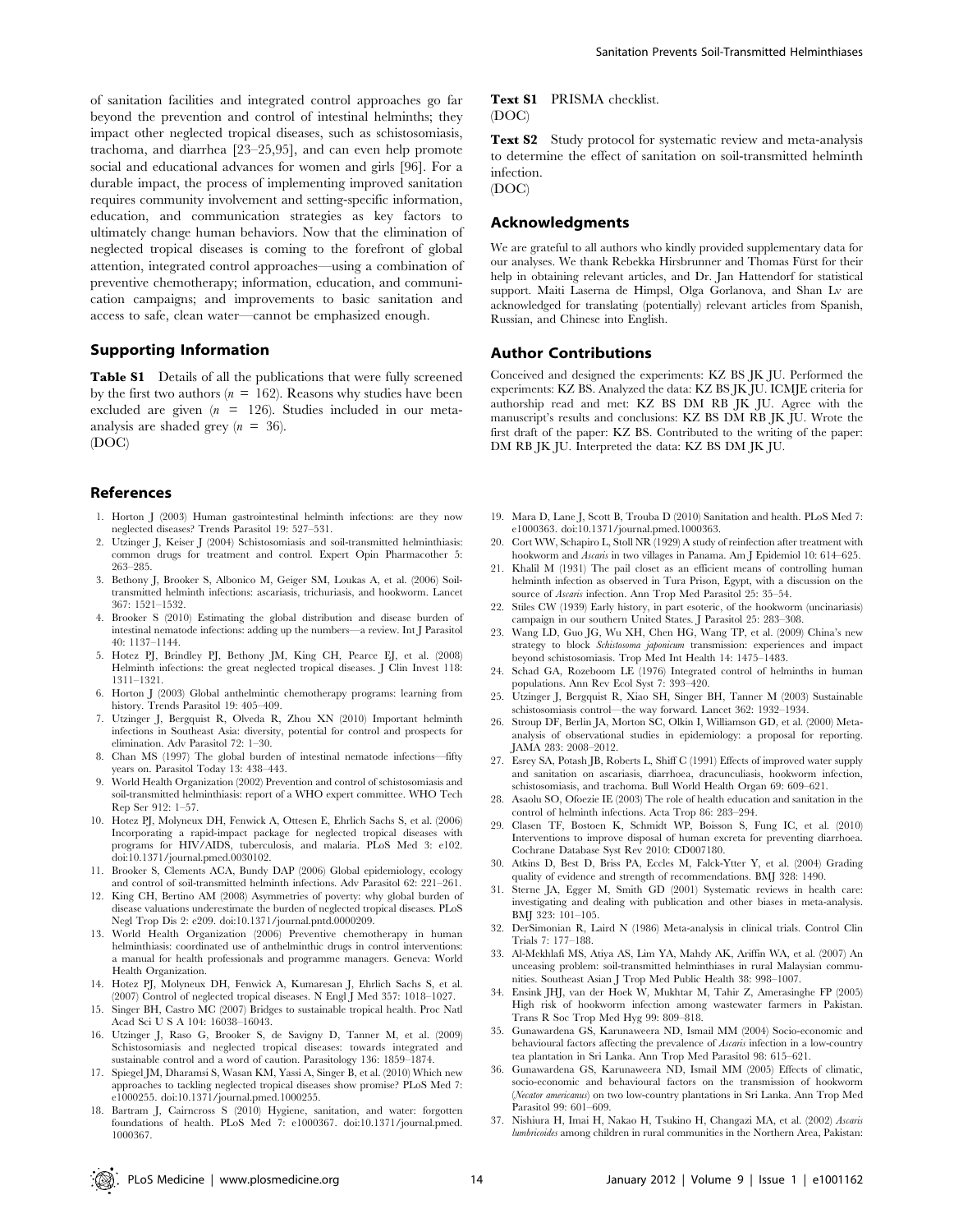prevalence, intensity, and associated socio-cultural and behavioral risk factors. Acta Trop 83: 223–231.

- 38. Sun YD, Ma XY, Wang YS, Yang ZP, Xu FN (2003) [Study on influence of improved latrine on intestinal parasite infections in rural populations.] Chin J Dis Control Prev 7: 326–328.
- 39. Toma A, Miyagi I, Kamimura K, Tokuyama Y, Hasegawa H, et al. (1999) Questionnaire survey and prevalence of intestinal helminthic infections in Barru, Sulawesi, Indonesia. Southeast Asian J Trop Med Public Health 30: 68–77.
- 40. Traub RJ, Robertson ID, Irwin P, Mencke N, Andrew Thompson RC (2004) The prevalence, intensities and risk factors associated with geohelminth infection in tea-growing communities of Assam, India. Trop Med Int Health 9: 688–701.
- 41. Chongsuvivatwong V, Pas-Ong S, McNeil D, Geater A, Duerawee M (1996) Predictors for the risk of hookworm infection: experience from endemic villages in southern Thailand. Trans R Soc Trop Med Hyg 90: 630–633.
- 42. Yajima A, Jouquet P, Do TD, Dang TC, Tran CD, et al. (2009) High latrine coverage is not reducing the prevalence of soil-transmitted helminthiasis in Hoa Binh province, Vietnam. Trans R Soc Trop Med Hyg 103: 237–241.
- 43. Raja'a YA, Sulaiman SM, Mubarak JS, El-Bakri MM, Al-Adimi WH, et al. (2001) Some aspects in the control of schistosomosis and soil-transmitted helminthosis in Yemeni children. Saudi Med J 22: 428–432.
- 44. Trang DT, Molbak K, Cam PD, Dalsgaard A (2007) Helminth infections among people using wastewater and human excreta in peri-urban agriculture and aquaculture in Hanoi, Vietnam. Trop Med Int Health 12: 82–90.
- 45. Trang DT, van der Hoek W, Cam PD, Vinh KT, Hoa NV, et al. (2006) Low risk for helminth infection in wastewater-fed rice cultivation in Vietnam. J Water Health 4: 321–331.
- 46. Erlanger TE, Sayasone S, Krieger GR, Kaul S, Sananikhom P, et al. (2008) Baseline health situation of communities affected by the Nam Theun 2 hydroelectric project in central Lao PDR and indicators for monitoring. Int J Environ Health Res 18: 223–242.
- 47. Nguyen PH, Nguyen KC, Nguyen TD, Le MB, Bern C, et al. (2006) Intestinal helminth infections among reproductive age women in Vietnam: prevalence, coinfection and risk factors. Southeast Asian J Trop Med Public Health 37: 865–874.
- 48. Steinmann P, Usubalieva J, Imanalieva C, Minbaeva G, Stefiuk K, et al. (2010) Rapid appraisal of human intestinal helminth infections among schoolchildren in Osh oblast, Kyrgyzstan. Acta Trop 116: 178–184.
- 49. Stephenson LS, Crompton DWT, Latham MC, Arnold SE, Jansen AAJ (1983) Evaluation of a four year project to control Ascaris infection in children in two Kenyan villages. J Trop Pediatr 29: 175–184.
- 50. Kightlinger LK, Seed JR, Kightlinger MB (1998) Ascaris lumbricoides intensity in relation to environmental, socioeconomic, and behavioral determinants of exposure to infection in children from southeast Madagascar. J Parasitol 84: 480–484.
- 51. Olsen A, Samuelsen H, Onyango-Ouma W (2001) A study of risk factors for intestinal helminth infections using epidemiological and anthropological approaches. J Biosoc Sci 33: 569–584.
- 52. Asaolu SO, Ofoezie IE, Odumuyiwa PA, Sowemimo OA, Ogunniyi TA (2002) Effect of water supply and sanitation on the prevalence and intensity of Ascaris lumbricoides among pre-school-age children in Ajebandele and Ifewara, Osun state, Nigeria. Trans R Soc Trop Med Hyg 96: 600–604.
- 53. Belo S, Rompao H, Goncalves L, Gracio MA (2005) Prevalence, behavioural and social factors associated with Schistosoma intercalatum and geohelminth infections in Sao Tome and Principe. Parassitologia 47: 227–231.
- 54. Jombo GT, Egah DZ, Akosu JT (2007) Intestinal parasitism, potable water availability and methods of sewage disposal in three communities in Benue state, Nigeria: a survey. Ann Afr Med 6: 17–21.
- 55. Matthys B, Tschannen AB, Tian-Bi NT, Comoe H, Diabate S, et al. (2007) Risk factors for Schistosoma mansoni and hookworm in urban farming communities in western Côte d'Ivoire. Trop Med Int Health 12: 709-723.
- 56. Stothard JR, Imison E, French MD, Sousa-Figueiredo JC, Khamis IS, et al. (2008) Soil-transmitted helminthiasis among mothers and their pre-school children on Unguja Island, Zanzibar with emphasis upon ascariasis. Parasitology 135: 1447–1455.
- 57. Ugbomoiko US, Dalumo V, Ofoezie IE, Obiezue RN (2009) Socioenvironmental factors and ascariasis infection among school-aged children in Ilobu, Osun state, Nigeria. Trans R Soc Trop Med Hyg 103: 223–228.
- 58. Knopp S, Mohammed KA, Stothard JR, Khamis IS, Rollinson D, et al. (2010) Patterns and risk factors of helminthiasis and anemia in a rural and a peri-urban community in Zanzibar, in the context of helminth control programs. PLoS Negl Trop Dis 4: e681. doi:10.1371/journal.pntd.0000681.
- 59. Ilechukwu GC, Ilechukwu CG, Ozumba AN, Ojinnaka NC, Ibe BC, et al. (2010) Some behavioural risk factors for intestinal helminthiasis in nursery and primary school children in Enugu, south eastern Nigeria. Niger J Clin Pract 13: 288–293.
- 60. Holland CV, Taren DL, Crompton DWT, Nesheim MC, Sanjur D, et al. (1988) Intestinal helminthiases in relation to the socioeconomic environment of Panamanian children. Soc Sci Med 26: 209–213.
- 61. Corrales LF, Izurieta R, Moe CL (2006) Association between intestinal parasitic infections and type of sanitation system in rural El Salvador. Trop Med Int Health 11: 1821–1831.
- 62. Wo¨rdemann M, Polman K, Diaz RJ, Heredia LTM, Madurga AMC, et al. (2006) The challenge of diagnosing atopic diseases: outcomes in Cuban children depend on definition and methodology. Allergy 61: 1125–1131.
- 63. Morales-Espinoza EM, Sanchez-Perez HJ, Garcia-Gil MDM, Vargas-Morales G, Mendez-Sanchez JD, et al. (2003) Intestinal parasites in children, in highly deprived areas in the border region of Chiapas, Mexico. Salud Publica Mex 45: 379–388.
- 64. Basualdo JA, Cordoba MA, de Luca MM, Ciarmela ML, Pezzani BC, et al. (2007) Intestinal parasitoses and environmental factors in a rural population of Argentina, 2002–2003. Rev Inst Med Trop São Paulo 49: 251–255.
- 65. de Souza EA, da Silva-Nunes M, Malafronte RS, Muniz PT, Cardoso MA, et al. (2007) Prevalence and spatial distribution of intestinal parasitic infections in a rural Amazonian settlement, Acre State, Brazil. Cad Saude Publica 23: 427–434.
- 66. Torres P, Otth L, Montefusco A, Wilson G, Ramirez C, et al. (1997) [Infection by intestinal protozoa and helminths in schoolchildren from riverside sectors, with different fecal contamination levels, of Valdivia River, Chile.] Bol Chil Parasitol 52: 3–11.
- 67. Hagel I, Lynch NR, Perez M, Di Prisco MC, Lopez R, et al. (1993) Relationship between the degree of poverty and the IgE response to Ascaris infection in slum children. Trans R Soc Trop Med Hyg 87: 16–18.
- 68. Gloor RF, Breyley ER, Martinez IG (1970) Hookworm infection in a rural Kentucky county. Am J Trop Med Hyg 19: 1007–1009.
- 69. Carneiro FF, Cifuentes E, Tellez-Rojo MM, Romieu I (2002) The risk of Ascaris lumbricoides infection in children as an environmental health indicator to guide preventive activities in Caparao and Alto Caparao, Brazil. Bull World Health Organ 80: 40–46.
- Scott JA, Barlow CH (1938) Limitations to the control of helminth parasites in Egypt by means of treatment and sanitation. Am J Epidemiol 27: 619–648.
- 71. Otto GF, Spindler LA (1930) Effect of partial sanitation on infestation with intestinal parasites in southwest Virginia. South Med J 23: 556–559.
- 72. Schliessmann DJ, Atchley FO, Wilcomb MJ, Jr., Welch SF (1958) Relation of environmental factors to the occurrence of enteric diseases in areas of eastern Kentucky. Public Health Monogr 54: 1–33.
- 73. Katz N, Chaves A, Pellegrino J (1972) A simple device for quantitative stool thick-smear technique in schistosomiasis mansoni. Rev Inst Med Trop São Paulo 14: 397–400.
- 74. Hunter PR, MacDonald AM, Carter RC (2010) Water supply and health. PLoS Med 7: e1000361. doi:10.1371/journal.pmed.1000361.
- 75. Cairncross S, Bartram J, Cumming O, Brocklehurst C (2010) Hygiene, sanitation, and water: what needs to be done? PLoS Med 7: e1000365. doi:10.1371/journal.pmed.1000365.
- 76. United Nations (2010) MDG monitor: tracking the millennium development goals. Available: http://www.mdgmonitor.org/goal7.cfm. Accessed 18 August 2010.
- 77. Anonymous (2010) Water and sanitation become human rights, albeit turbidly. Lancet 376: 390.
- 78. Arfaa F, Sahba GH, Farahmandian I, Jalali H (1977) Evaluation of the effect of different methods of control of soil-transmitted helminths in Khuzestan, southwest Iran. Am J Trop Med Hyg 26: 230–233.
- 79. Boot M, Cairncross S (1993) Actions speak: the study of hygiene behaviour in water and sanitation projects. The Hague: IRC International Water and Sanitation Centre.
- 80. Hughes RG, Sharp DS, Hughes MC, Akau'ola S, Heinsbroek P, et al. (2004) Environmental influences on helminthiasis and nutritional status among Pacific schoolchildren. Int J Environ Health Res 14: 163–177.
- 81. Cairncross S (1987) Low-cost sanitation technology for the control of intestinal helminths. Parasitol Today 3: 94–98.
- 82. World Health Organization, United Nations Children's Fund (2010) Progress on sanitation and drinking water: 2010 update. Geneva: World Health Organization.
- 83. Stürchler D, Stahel E, Saladin K, Saladin B (1980) Intestinal parasitoses in eight Liberian settlements: prevalences and community anthelminthic chemotherapy. Tropenmed Parasitol 31: 87–93.
- 84. Cairncross S, Blumenthal U, Kolsky P, Moraes L, Tayeh A (1996) The public and domestic domains in the transmission of disease. Trop Med Int Health 1: 27–34.
- 85. Okun DA (1988) The value of water supply and sanitation in development: an assessment. Am J Public Health 78: 1463–1467.
- 86. Grimes DA, Schulz KF (2002) An overview of clinical research: the lay of the land. Lancet 359: 57–61.
- 87. Fewtrell L, Kaufmann RB, Kay D, Enanoria W, Haller L, et al. (2005) Water, sanitation, and hygiene interventions to reduce diarrhoea in less developed countries: a systematic review and meta-analysis. Lancet Infect Dis 5: 42–52.
- 88. Cairncross S, Hunt C, Boisson S, Bostoen K, Curtis V, et al. (2010) Water, sanitation and hygiene for the prevention of diarrhoea. Int J Epidemiol 39(Suppl 1): i193–i205.
- 89. Keiser J, Singer BH, Utzinger J (2005) Reducing the burden of malaria in different eco-epidemiological settings with environmental management: a systematic review. Lancet Infect Dis 5: 695–708.
- 90. Norman G, Pedley S, Takkouche B (2010) Effects of sewerage on diarrhoea and enteric infections: a systematic review and meta-analysis. Lancet Infect Dis 10: 536–544.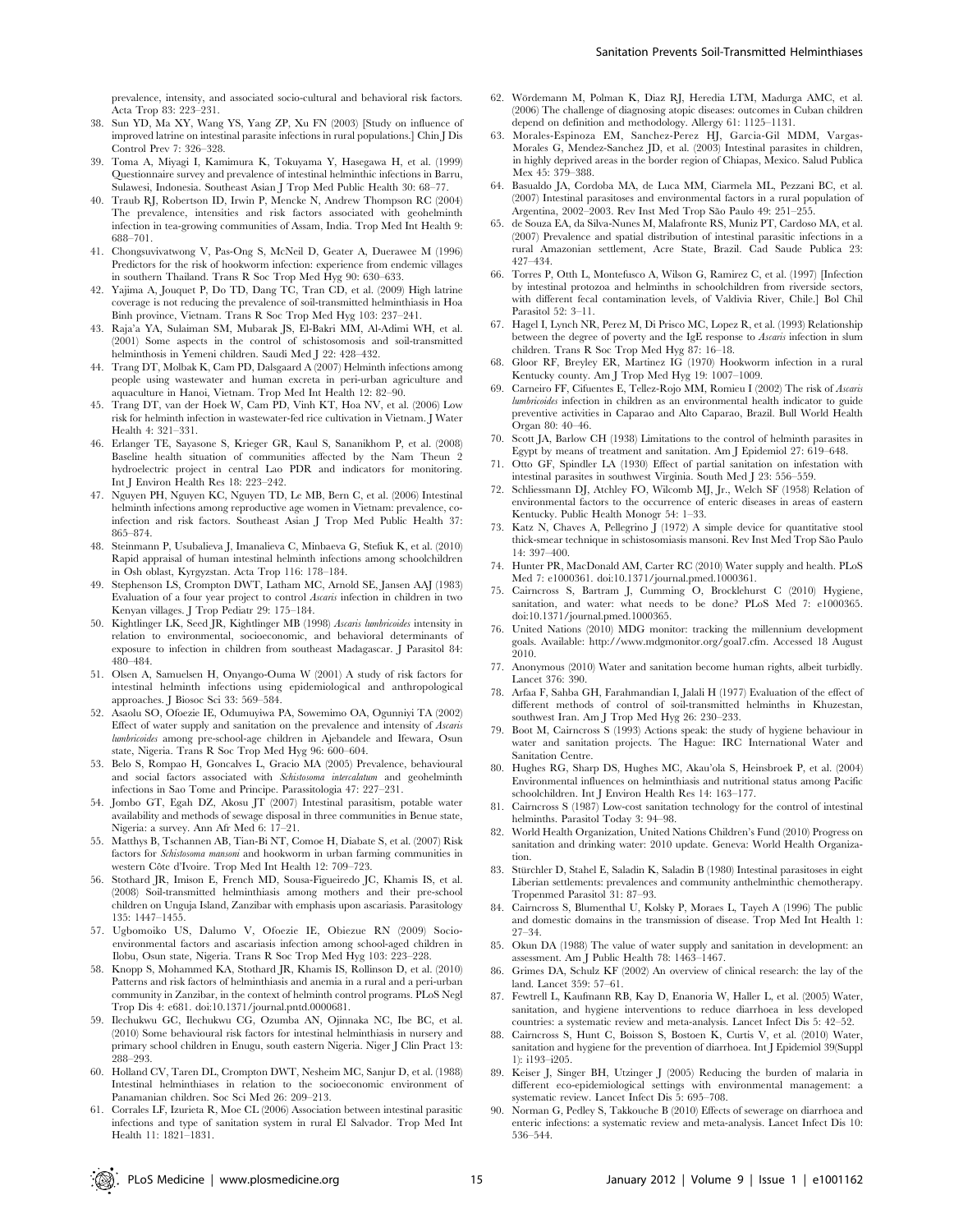- 91. Hartinger SM, Lanata CF, Hattendorf J, Gil AI, Verastegui H, et al. (2011) A community randomised controlled trial evaluating a home-based environmental intervention package of improved stoves, solar water disinfection and kitchen sinks in rural Peru: rationale, trial design and baseline findings. Contemp Clin Trials 32: 864–873.
- 92. Waddington H, Snilstveit B, White H, Fewtrell L (2009) Water, sanitation and hygiene interventions to combat childhood diarrhoea in developing countries. London: International Initiative for Impact Evaluation.
- 93. Arnold BF, Colford JM, Jr. (2007) Treating water with chlorine at point-of-use to improve water quality and reduce child diarrhea in developing countries: a systematic review and meta-analysis. Am J Trop Med Hyg 76: 354–364.
- 94. Strina A, Cairncross S, Barreto ML, Larrea C, Prado MS (2003) Childhood diarrhea and observed hygiene behavior in Salvador, Brazil. Am J Epidemiol 157: 1032–1038.
- 95. Burton MJ, Holland MJ, Makalo P, Aryee EA, Sillah A, et al. (2010) Profound and sustained reduction in *Chlamydia trachomatis* in The Gambia: a five-year longitudinal study of trachoma endemic communities. PLoS Negl Trop Dis 4: e835. doi:10.1371/journal.pntd.0000835.
- 96. Brocklehurst C, Bartram J (2010) Swimming upstream: why sanitation, hygiene and water are so important to mothers and their daughters. Bull World Health Organ 88: 482.